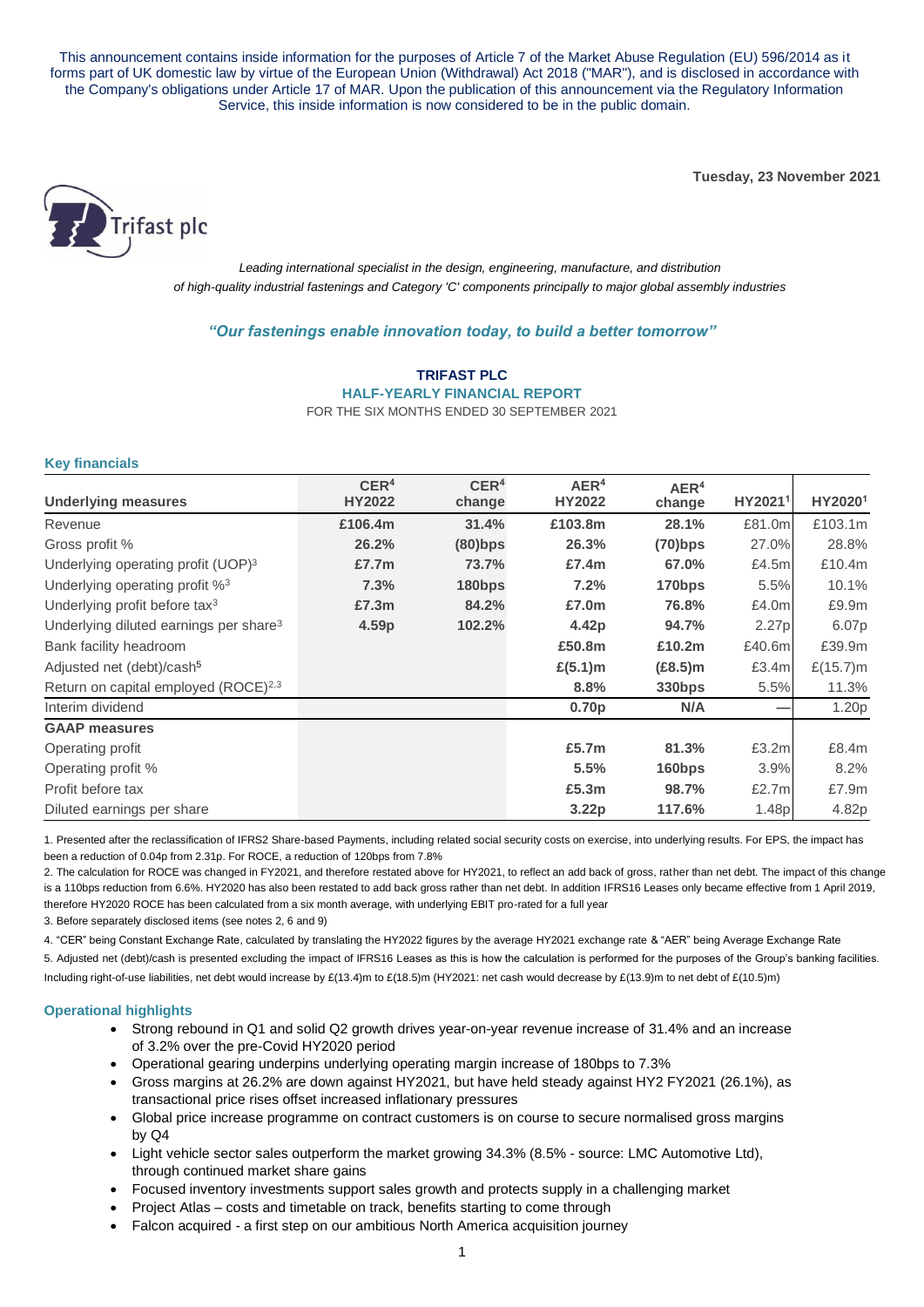*"Demand across all sectors is strong and our order pipeline has never been higher. Increasing opportunities for expansion into key emerging technologies continue to fuel growth, supplemented by new contract wins across a range of existing and new multinational OEMs/Tier 1 customers. Our global price increase programme will pass-through cost inflation and we expect revenues to increase and gross margins to normalise in Q4 as a result. "*

#### **Mark Belton, Chief Executive Officer**

*"There really has never been a more exciting time for the Group. We believe that the combination of our reputation for 'Trusted Reliability', our loyal and established customer base and our balance sheet strength put us in a great position to make the most of both the organic and acquisition opportunities that surround us."*

**Jonathan Shearman,** Non-Executive Chair

**Enquiries please contact:**

**Trifast plc** Jonathan Shearman, Non-Executive Chair Mark Belton, Chief Executive Officer Clare Foster, Chief Financial Officer Office: +44 (0) 1825 747630 Email: [corporate.enquiries@trifast.com](mailto:corporate.enquiries@trifast.com)

**Peel Hunt LLP** (*Stockbroker & financial adviser)* Mike Bell Tel: +44 (0)20 7418 8900

**TooleyStreet Communications** (*IR & media relations)* Fiona Tooley Tel : +44 (0)7785 703523 Email: [fiona@tooleystreet.com](mailto:fiona@tooleystreet.com)

#### **Editors' note**

### **LSE Premium Listing: Ticker: TRI LEI number:** 213800WFIVE6RUK3CR22

**About Trifast plc** (TR) is a leading international specialist in the design, engineering, manufacture, and distribution of high-quality industrial fastenings and Category 'C' components principally to major global assembly industries.

TR supplies to c.5,000 customers in c.75 countries across a wide range of industries, including light vehicle, heavy vehicle, health & home, energy, tech and infrastructure, general industrial and distributors. As a full-service provider to multinational OEMs and Tier 1 companies spanning several sectors, TR delivers comprehensive support to its customers from concept design through to technical engineering consultancy, manufacturing, supply management and global logistics.

TR employs c.1,300 people across 34 business locations within the UK, Asia, Europe, and the USA including seven high-volume, high-quality and cost-effective manufacturing sites and three technical & innovation centres across the world.

# **For more information, visit**

**Investor website**: [www.trifast.com](http://www.trifast.com/) **Commercial website:** [www.trfastenings.com](http://www.trfastenings.com/) **LinkedIn:** [www.linkedin.com/company/tr-fastenings](http://www.linkedin.com/company/tr-fastenings) **Twitter:** [www.twitter.com/trfastenings](http://www.twitter.com/trfastenings) **Facebook:** [www.facebook.com/trfastenings](http://www.facebook.com/trfastenings)

### **Electronic communications**

The Company is not proposing to bulk print and distribute hard copies of this half-yearly financial report for the six months ended 30 September 2021. Copies can be requested via [Companysecretariat@trifast.com](mailto:Companysecretariat@trifast.com)[/corporate.enquiries@trifast.com](mailto:corporate.enquiries@trifast.com) or, in writing to, The Company Secretary, Trifast plc, Trifast House, Bellbrook Park, Uckfield, East Sussex, TN22 1QW. News updates, Regulatory News and Financial statements, can be viewed and downloaded from the Group's website[, www.trifast.com.](http://www.trifast.com/)

#### **Forward-looking statements**

This announcement contains certain forward-looking statements. These reflect the knowledge and information available to the Company during the preparation and up to the publication of this document. By their very nature, these statements depend upon circumstances and relate to events that may occur in the future thereby involving a degree of uncertainty. Therefore, nothing in this document should be construed as a profit forecast by the Company.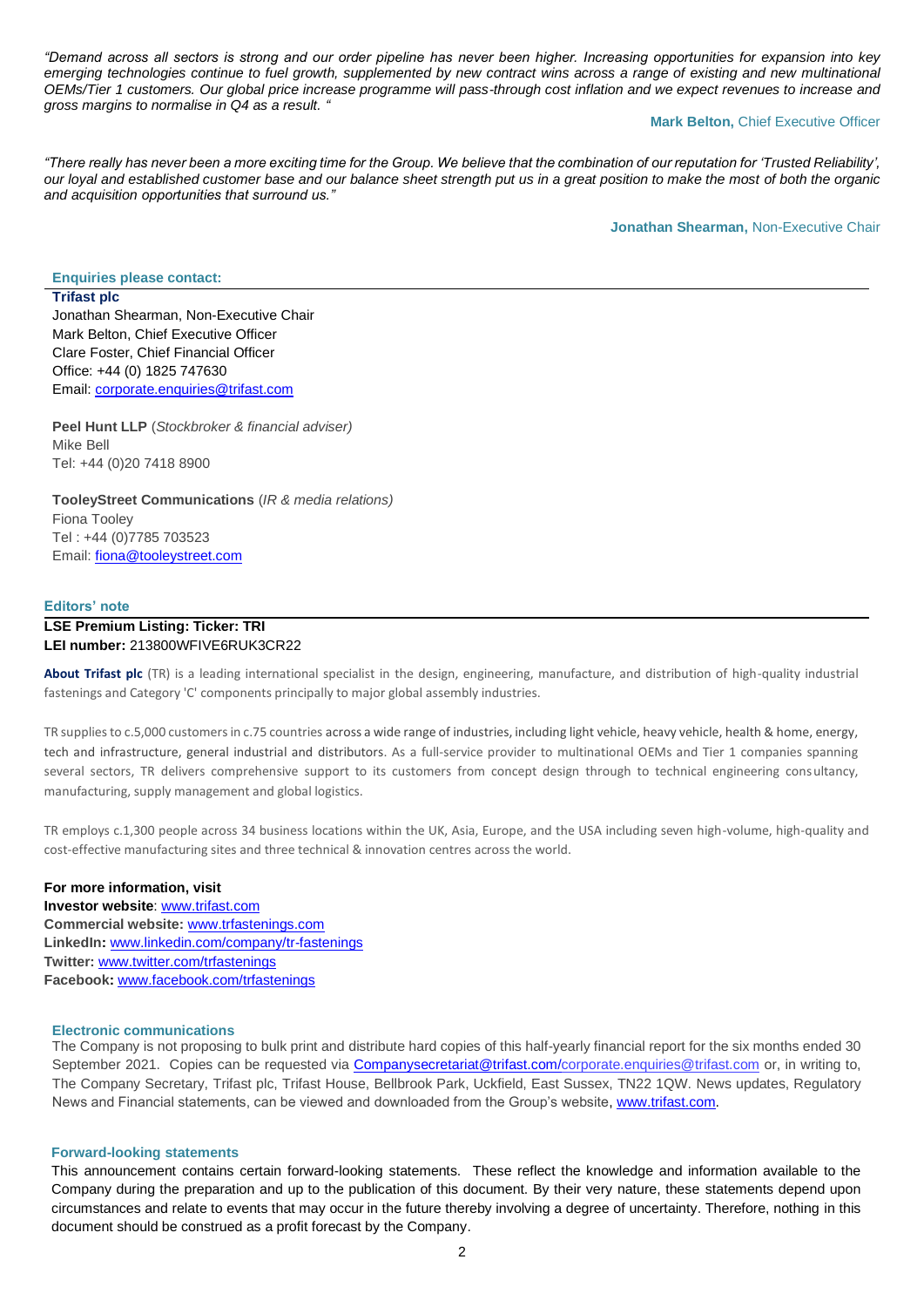

**TRIFAST PLC HALF-YEARLY FINANCIAL REPORT FOR THE SIX MONTHS ENDED 30 SEPTEMBER 2021**

### **BUSINESS REVIEW**

*Unless stated otherwise, current year comparisons with prior year are calculated at constant currency (CER) and where we refer to 'underlying', this is defined as being before separately disclosed items (see note 2). CER calculations have been calculated by translating the HY2022 figures by the average HY2021 exchange rate.* 

The impact of foreign exchange movements has decreased our AER revenue by 2.5%, £2.6m (HY2021: decreased by 0.4%, £0.5m), our AER underlying profit before tax by 4.0%, £0.3m (HY2021: decreased by 0.9%, £nil) and our AER underlying diluted EPS by 3.7%, 0.17p (HY2021: decreased by 1.1%, 0.07p).

### **Our Group performance**

|                                                    | <b>CER</b>        | <b>CER</b> | <b>AER</b>        | <b>AER</b>    |         |         |
|----------------------------------------------------|-------------------|------------|-------------------|---------------|---------|---------|
| <b>Underlying measures</b>                         | <b>HY2022</b>     | change     | <b>HY2022</b>     | change        | HY20211 | HY20201 |
| Revenue                                            | £106.4m           | 31.4%      | £103.8m           | 28.1%         | £81.0m  | £103.1m |
| Gross profit %                                     | 26.2%             | $(80)$ bps | 26.3%             | $(70)$ bps    | 27.0%   | 28.8%   |
| Underlying operating profit (UOP) <sup>3</sup>     | £7.7m             | 73.7%      | £7.4m             | 67.0%         | £4.5ml  | £10.4m  |
| Underlying operating profit % <sup>3</sup>         | 7.3%              | 180bps     | 7.2%              | 170bps        | 5.5%    | 10.1%   |
| Underlying profit before tax <sup>3</sup>          | £7.3m             | 84.2%      | £7.0m             | 76.8%         | £4.0m   | £9.9m   |
| Underlying diluted earnings per share <sup>3</sup> | 4.59 <sub>p</sub> | 102.2%     | 4.42p             | 94.7%         | 2.27p   | 6.07p   |
| Return on capital employed (ROCE) <sup>2,3</sup>   |                   |            | 8.8%              | <b>330bps</b> | 5.5%    | 11.3%   |
| <b>GAAP measures</b>                               |                   |            |                   |               |         |         |
| Operating profit                                   |                   |            | £5.7m             | 81.3%         | £3.2m   | £8.4m   |
| Operating profit %                                 |                   |            | 5.5%              | 160bps        | 3.9%    | 8.2%    |
| Profit before tax                                  |                   |            | £5.3m             | 98.7%         | £2.7ml  | £7.9m   |
| Diluted earnings per share                         |                   |            | 3.22 <sub>p</sub> | 117.6%        | 1.48p   | 4.82p   |

1. Presented after the reclassification of IFRS2 Share-based Payments, including related social security costs on exercise, into underlying results. For EPS, the impact has been a reduction of 0.04p from 2.31p. For ROCE, a reduction of 120bps from 7.8%

2. The calculation for ROCE was changed in FY2021, and therefore restated above for HY2021, to reflect an add back of gross, rather than net debt. The impact of this change is a 110bps reduction from 6.6%. HY2020 has also been restated to add back gross rather than net debt. In addition IFRS16 Leases only became effective from 1 April 2019, therefore HY2020 ROCE has been calculated from a six month average, with underlying EBIT pro-rated for a full year

3. Before separately disclosed items (see notes 2, 6 and 9)

The first half of FY2022 has been a story of strong recovery and solid growth, with revenues ending 31.4% up on HY2021 and also ahead of the HY2020 pre-Covid comparative period. We have seen high demand across all of our key sectors, with light vehicle sector growth outpacing global light vehicle production to record a 34.3% increase (8.5% - source: LMC Automotive Ltd), despite the well-publicised semi-conductor shortages.

Gross margins have remained in line with the second half of FY2021 at 26.2% (AER: 26.3%; FY2021 HY2: 26.1%) as the temporary impact of further cost price inflation has been offset by higher revenues and early price increase activity in our transactional business. Against HY2021 gross margins are 80bps lower (AER: 70bps lower at 26.3%; HY2021: 27.0%) largely due to the removal of government support schemes operating in the first half of the previous year.

UOP margin has increased strongly by 180bps to 7.3% (AER: 170bps to 7.2%; HY2021: 5.5%), and UOP by 73.7% to £7.7m (HY21: £4.5m) as operational gearing gains feed through into profits. The positive impact of this has been partially offset by the normalisation of overheads from a lowered HY2021 base, including the removal of government support schemes.

Reflecting the strong recovery, our underlying PBT is up 84.2% at CER to £7.3m (AER: 76.8%, to £7.0m, HY2021: £4.0m). This coupled with a reduction in our underlying effective tax rate has resulted in a marked increase in our underlying diluted earnings per share (EPS) at CER, up 102.2% to 4.59p and at AER, up 94.7% to 4.42p (HY2021: 2.27p).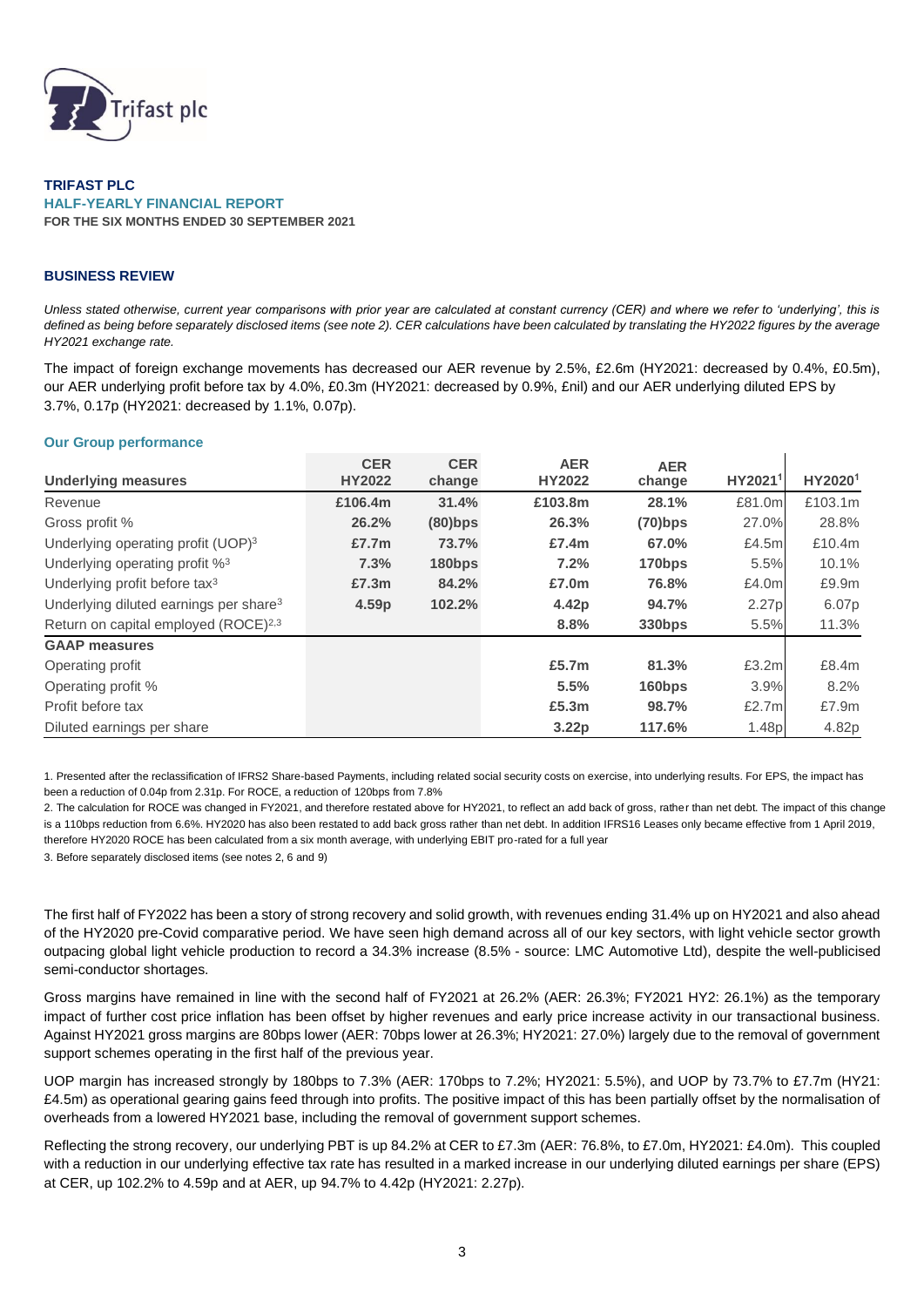PBT has increased 98.7% at AER to £5.3m (HY2021: £2.7m). In addition to the movements explained above, profit has reduced by £0.5m due to the costs incurred to date in acquiring Falcon Fastening Solutions Inc (Falcon). The reduction in our effective tax rate has resulted in diluted EPS increasing 117.6% to 3.22p (HY2021: 1.48p).

An investment in inventory of £16.3m, to support growth and secure supply, has led to a temporarily negative underlying cash conversion rate at AER of (51.9)% (HY2021: restated for IFRS2 and related NI costs 140.3%). This, in conjunction with the acquisition of Falcon (USA) on 31 August 2021 for £5.9m, net of cash acquired, means that we have ended the half-year back in an adjusted net debt position of £(5.1)m (FY2021: £13.3m adjusted net cash) with a low adjusted net debt to UEBITDA ratio of 0.27x. We continue to have undrawn facilities of c.£50m (FY2021: c.£63m), and an available accordion facility for a further £40m, providing us with the security and flexibility to continue to invest in our future growth.

# **Revenue (CER)**

We have seen strong growth across all our regions, with revenue increases for the period ranging from 21.4% to 69.5%.

Europe has seen a 31.4% increase to £41.2m (AER 26.8% to £39.8m; HY2021: £31.4m), reporting record regional revenues, that are 11.2% ahead of HY2020. Health & home has seen the highest growth as the strong recovery in demand we saw at key multinational OEMs in the second half of FY2021 has continued. In Hungary we have seen increases in the Energy, tech and infrastructure (ET&I) sector as key customers raise production volumes and in Germany trading conditions in the general industrial sector have proved particularly buoyant. Despite semi-conductor shortages hampering OEM production volumes in the light vehicle sector, we have seen a strong recovery in demand across Holland, Sweden, Italy and Spain as start of production commences on new platform builds and previously won market share gains start to positively impact numbers.

Trading levels in the UK have rebounded even faster, recording 39.9% growth to £40.3m (HY2021: £28.8m) and ending 4.9% ahead of the HY2020 pre-Covid period. The largest increases have been due to higher distributor volumes and increased transactional pricing, with trading levels across our stainless steel, UK and EU distributor markets increasing by between 40% to 67%. Light vehicle sales have recovered, but remain below pre-Covid levels due to the impact of semi-conductor shortages. Whilst health and home and general industrial revenues are c.40% higher as demand returns to these key sectors.

In Asia, we have seen the smallest revenue increase of 21.4% to £27.2m (AER: 17.3% to £26.3m; HY2021: £22.4m), with trading remaining below pre-Covid levels by (8.2)%. The key reason for this is the temporary Summer lockdowns in Malaysia which impacted domestic light vehicle volumes as well as health & home production levels at one of our key multinational OEMs. Offsetting this, we have seen robust growth in Taiwan as distributor sales recovered to pre-Covid levels in key European end markets. In Singapore, strong growth was secured in the ET&I sector, supplemented by increased intercompany manufacturing and a new general industrial OEM operating in the cooling market has underpinned double digit growth in China, despite a strong HY2021 base.

In the USA, we have seen exceptionally high growth of 69.5% to £7.2m (AER: £2.4m to £6.7m; HY2021: £4.2m) and 19.0% up organically on the pre-Covid period. Organic growth, most noticeably due to new platform builds in the light vehicle sector, has driven 53.4% of this, with one month of revenue following the acquisition of Falcon on 31 August 2021 providing the remaining 16.1%.

| <b>Region</b> | HY2022     | HY2021     | <b>Movement</b> | HY2022            | HY2021            | <b>Movement</b> |
|---------------|------------|------------|-----------------|-------------------|-------------------|-----------------|
|               | <b>UOP</b> | <b>UOP</b> |                 | <b>UOP margin</b> | <b>UOP</b> margin |                 |
| Europe        | £2.6m      | £2.2m      | £0.4m           | 6.3%              | 7.1%              | $(80)$ bps      |
| UK            | £4.0m      | £0.4m      | £3.6m           | 10.0%             | 1.5%              | 850bps          |
| Asia          | £3.4m      | £3.2m      | £0.2m           | 12.7%             | 14.2%             | (150)bps        |
| <b>USA</b>    | £(0.2)m    | $£(0.2)$ m |                 | $(3.0)\%$         | (4.4)%            | $140$ bps       |

# **Underlying operating profit (CER)**

The strong recovery in sales, has had the largest impact on UOP margins resulting in a net increase of 180bps to 7.3% (HY2021: 5.5%) as positive operational gearing gains feeds through to underlying profitability.

In Europe, despite a strong sales recovery, we have seen an overall 80bps reduction in UOP margins to 6.3%, £2.6m (HY2021: 7.1%, £2.2m). The positive impact of higher sales against a fixed and semi-fixed cost base has been more than offset by what we expect to be temporary increases in freight and raw material costs, most specifically in our Italian manufacturing site. With the normalisation of overheads from a lowered base, including the removal of government support schemes also hampering margin recovery. Transactional price benefits have already been instigated in the region, however the bigger pass-through of inflationary costs will take place in HY2 as changes to contractual pricing act to normalise gross margins.

In contrast in the UK, UOP margins have significantly improved year-on-year with an 850bps increase to 10.0%, £4.0m (HY2021: 1.5%, £0.4m). The largest reason for this is the increase in sales, supplemented by a positive product mix shift due to the rapid growth in higher margin distributor business. Transactional price increases have had a larger immediate positive impact in the region as a result. Freight costs have been higher, however raw material increases have yet to feed through in any significant way due to opening inventory levels. The normalisation of overheads from a lower base, including the removal of government support schemes, has also had a negative impact on overall UOP margins.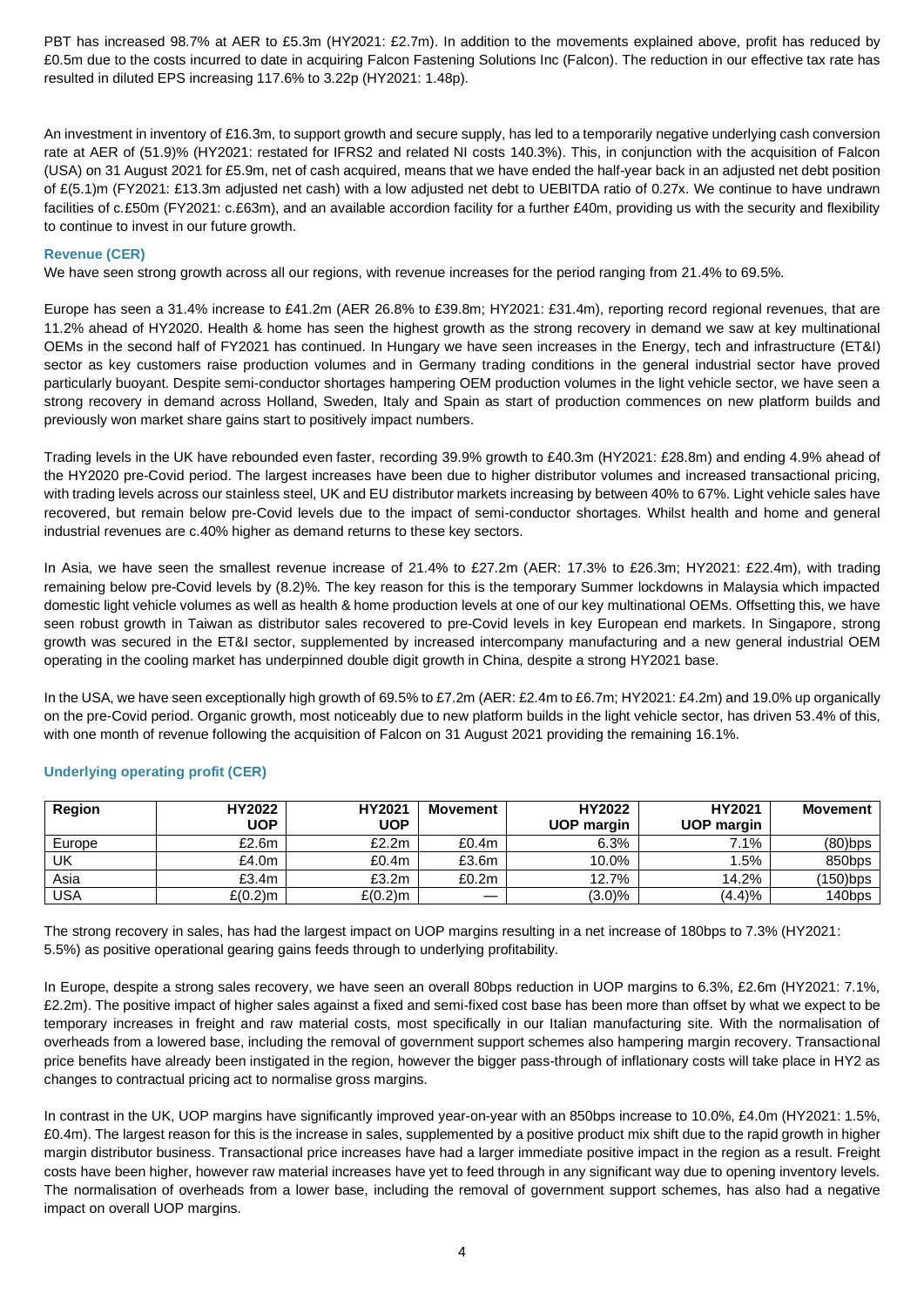In Asia, UOP margins have decreased by 150bps to 12.7%, £3.4m (HY2021: 14.2%, £3.2m), although these remain relatively high due to the greater proportion of manufacturing revenues in the region. The lower increase in sales against the rest of the Group has reduced the positive operational gearing impact, whilst increases in raw material prices have been felt more immediately due to the manufacturing focus. The normalisation of overheads from a lowered base has had an impact on margins, with the removal of the much more generous government support schemes being by far the biggest element of this.

In the USA, we have seen a 140bps improvement in UOP margins, albeit that these remain negative at (3.0)%, £(0.2)m (HY2021: (4.4)%,  $£(0.2)$ m). The exceptional increase in sales has had by far the biggest impact on margins. However, as widely publicised, this has been partially offset by substantially higher freight costs, while the product mix shift away from ET&I and towards light vehicles has reduced overall gross margins. Looking ahead, we expect to return to profits over the course of HY2, as changes to contractual pricing passes through inflationary costs and normalises gross margins in the region.

# **Operating profit (AER)**

Similar to underlying operating profit, the strong recovery in sales and positive operational gearing gains it brings, has had the biggest impact on the 160bps increase in operating margins from 3.9% to 5.5%. This has been partially offset by £0.5m of costs incurred in relation to the acquisition of Falcon in the period.

At a regional level, the movements at operating profit and margins broadly follow the movements at UOP level:

| Region     | HY2022           | HY2021           | <b>Movement</b>   | HY2022           | HY2021           | <b>Movement</b> |
|------------|------------------|------------------|-------------------|------------------|------------------|-----------------|
|            | operating profit | operating profit |                   | operating margin | operating margin |                 |
| Europe     | £1.9m            | £1.7m            | £0.2m             | 4.9%             | 5.4%             | $(50)$ bps      |
| UK         | £3.3m            | $£(0,2)$ m       | £3.5m             | 8.1%             | (0.7)%           | 880bps          |
| Asia       | £3.3m            | £3.2m            | £0.1 <sub>m</sub> | 12.5%            | 14.1%            | $(160)$ bps     |
| <b>USA</b> | $E(0.3)$ m       | $£(0.2)$ m       | $£(0.1)$ m        | (3.7)%           | (4.4)%           | 70bps           |

#### **Net financing costs (AER)**

Net financing costs have reduced to £0.4m (HY2021: £0.5m) due to the decrease in average net debt in the period.

### **Taxation (AER)**

The HY2022 underlying effective tax rate (UETR) and effective tax rate (ETR) are significantly lower at 13.7% and 16.4% than the previous half-year (HY2021: restated for IFRS2 and related NI costs 24.9% and 26.7%, FY2021: 23.9% and 25.6%).

This is as a result of a change in the mix of profits by legal entity, the substantively enacted UK tax rate change to 25% increasing the net deferred tax asset, and the movement in adjustments in respect of prior years.

Subject to future tax changes and excluding adjustments in respect of prior years, our normalised underlying ETR is expected to remain in the range of 22-25% going forward.

### **Earnings per share (AER)**

The increase in underlying profit before tax and the reduction in our UETR, has significantly increased our underlying diluted EPS by 94.7% to 4.42p (HY2021: 2.27p). Diluted EPS has increased 117.6% to 3.22p (HY2021: 1.48p).

#### **Dividend**

The Company has declared an interim dividend of 0.70p (HY2021: nil) which will be paid on 14 April 2022 to members on the register as at 18 March 2022.

We continue to consider that an appropriate level of dividend cover is in the range of 3.0x to 4.0x. For the medium-term, the Board intends to target a pay-out at the top end of this range to allow for the expected ongoing organic growth, strategic investment and acquisitions.

#### **Return on Capital Employed (AER)**

As at 30 September 2021, the Group's shareholders' equity increased to £133.9m (FY2021: £131.8m). The £2.1m uplift reflects retained earnings of £2.3m (HY2021: £0.5m), a net movement in shares of £(1.8)m and a foreign exchange reserve gain of £1.6m.

Over this increased asset base and given the strong growth in profits, our ROCE has increased 200bps from 31 March 2021 to 8.8% (FY2021: 6.8%).

At 30 September 2021, the number of ordinary shares held by the Employee Benefit Trust (EBT) to honour future equity award commitments had increased to 1,269,059 shares (FY2021: 329,087 shares).

#### **Adjusted net debt (AER)**

As at 30 September 2021, the Group had an adjusted net debt position of £(5.1)m (FY2021: adjusted net cash of £13.3m). Some £(5.9)m (net of £0.3m cash acquired) of this decrease relates to the acquisition of Falcon (USA) on 31 August 2021.

As a result of the £16.3m investment in inventory, to support growth and protect supply, our conversion rate of underlying EBITDA to underlying cash has been negative in the period at (51.9)% (HY2021 restated for IFRS2 and related NI costs: 140.3%). We expect this position to be temporary as inventory levels stabilise, albeit at higher levels, over the second half of the year.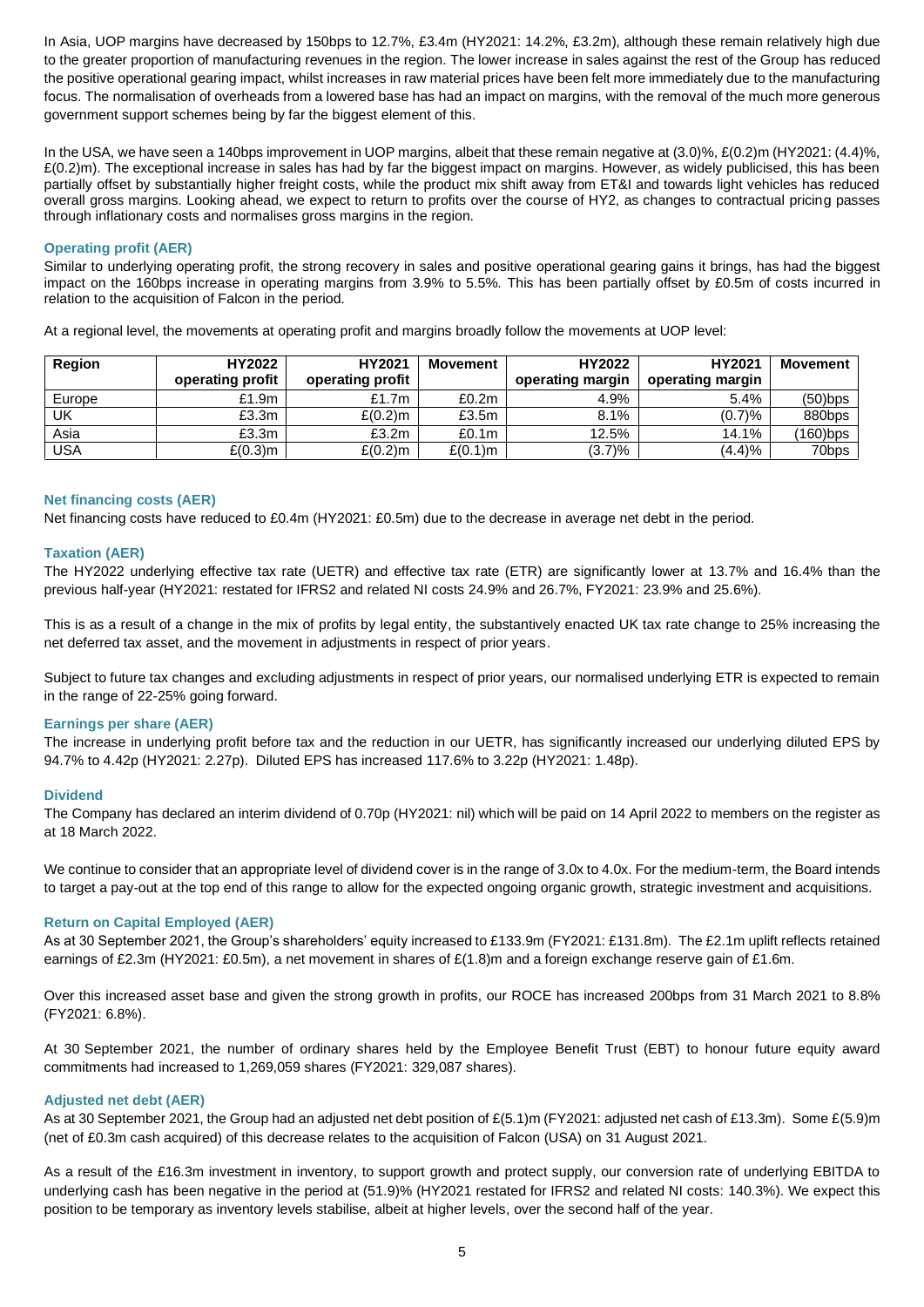Supporting the Board's ongoing strategic investments for growth, capital expenditure in the period amounted to £2.1m (HY2021: £1.5m) including £0.5m in relation to Project Atlas.

Including the impact of IFRS16 Leases, the Group's net debt position would have been £(18.5)m (FY2021: net cash of £0.5m).

### **Project Atlas**

Project Atlas is our £17.5m transformational investment that will underpin the Group's ongoing organic and acquisitive growth strategy and further integrate our global business to create the Trifast of tomorrow. The medium-term benefits case supporting this investment has always been very compelling with an ROI of >25% expected at the point of full benefits realisation (HY2 of FY2024). In the meantime, we are very pleased to report that we are already seeing the positive impact of warehouse efficiencies following the successful roll-out to our pilot site in October 2020 and two further site implementations in June 2021.

Because of the work undertaken to date on this project, we have incurred direct costs of £1.0m in HY2022 (cumulatively £13.3m), largely relating to project team, consultancy, localised testing and training costs. We have excluded £0.5m of these costs from our underlying results, (see note 2), to reflect the unusual scale and one-off nature of this project. In line with accounting standards, we have also recognised the remaining £0.5m (cumulatively £6.1m) as fixed assets on the balance sheet at 30 September 2021.

Looking ahead, the rollout phase is set to continue with our biggest trading subsidiary, TR Fastenings (UK) going live at the beginning of FY2023. The remaining distribution entities are planned to go live by the end of FY2023, with the manufacturing entities going live in FY2024.

### **An accelerated acquisition journey**

A truly global fastenings business needs a North America region (the largest fastenings market in the world), of credible scale and reach. Currently it forms less than 10% of the Group's revenue and therefore we have significant appetite to acquire in the region to specifically address that imbalance.

A successful first step on the journey was taken on 31 August 2021 with the acquisition of Falcon, an established fastenings distributor located in North Carolina (and Kentucky). TR Falcon provides us with an improved presence in a key US location (North Carolina is home to 29 of our existing top customers) and access to two new key multinational OEMs supporting diversification outside of light vehicles with sales into the ET&I and general industrial sectors.

We continue to view non-organic growth as an opportunity beyond North America, allowing us to accelerate our digital evolution, onshore in-house manufacturing capacity, as well as retaining diversification against the strong organic light vehicle sales momentum.

To read more on Project Atlas and our accelerated acquisition journey, please follow this link: [https://www.trifast.com/media/145715/trifast-plc-hy-results-presentation.pdf.](https://www.trifast.com/media/145715/trifast-plc-hy-results-presentation.pdf)

#### **Looking ahead from a strong foundation**

In HY2022, the Group has seen a strong rebound and solid growth despite the ongoing impact of the international supply chain challenges. There can be no doubt that semi-conductor shortages will continue to impact results in the short-term. However, we expect to continue to outperform the market due to new platform wins and further penetration into our existing light and heavy vehicle customer base.

Demand across all sectors is strong and our order pipeline has never been higher. Increasing opportunities for expansion into key emerging technologies continue to fuel growth, supplemented by new contract wins across a range of existing and new multinational OEMs/Tier 1 customers. Our global price increase programme will pass-through cost inflation and we expect revenues to increase and gross margins to normalise in Q4 as a result. The investments that we are continuing to make into our manufacturing capacity and our high growth geographies will further enhance growth. All of which is expected to carry on feeding through to the bottom line via operational gearing gains.

Our accelerated acquisition journey reflects a significant appetite both in North America and beyond, and is firmly supported by a growing pipeline of targets. Alongside this, Project Atlas is in its final stages having been successfully designed, built, tested and piloted, with benefits now subject only to an ongoing roll-out timetable.

There really has never been a more exciting time for the Group. We believe that the combination of our reputation for 'Trusted Reliability', our loyal and established customer base and our balance sheet strength put us in a great position to make the most of both the organic and acquisition opportunities that surround us.

The Board therefore remains committed to its ongoing investment driven growth strategy and is optimistic for the future.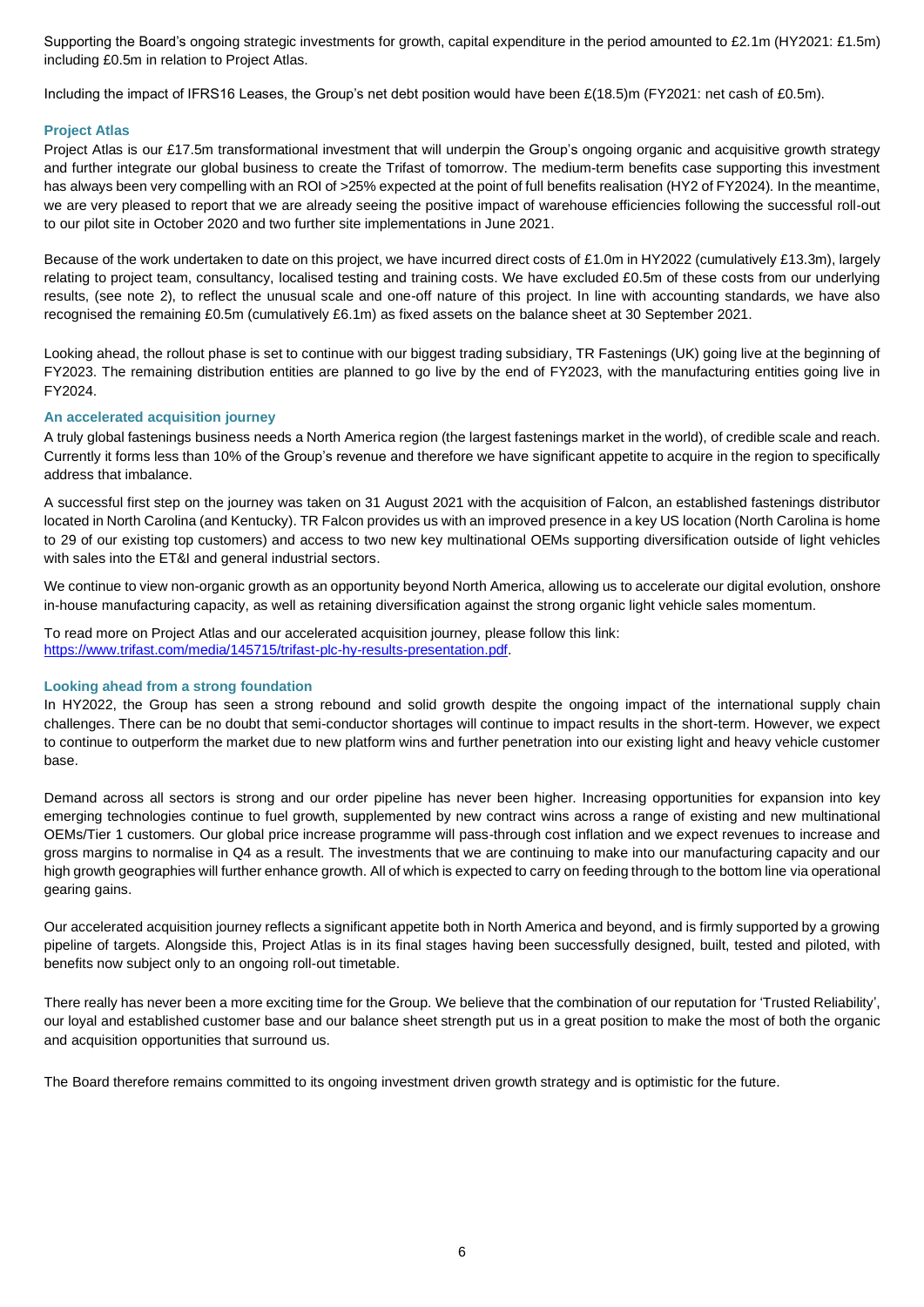#### **RISKS AND UNCERTAINTIES**

The Directors do not consider that the principal risks and uncertainties of the Group have changed since the publication in June 2021 of the Group's Annual Report for the year ended 31 March 2021. The principal risks and uncertainties include: COVID-19 and the macroeconomic environment, a major quality issue and a breach of cyber security. A copy of this publication can be found on the website [www.trifast.com.](http://www.trifast.com/)

No system can fully eliminate risk and therefore the understanding of operational risk is central to the management process within TR. The Group operates a system of internal control and risk management to provide assurance that we are managing risk whilst achieving our business objectives. Risk assessment reviews are regularly carried out by management, with responsibilities for monitoring and mitigating personally allocated to a broad spread of individual managers. These reviews are analysed and discussed at Audit & Risk Committee meetings chaired by our Senior Independent Non-Executive Director.

As with all businesses, the Group faces risks, with some not wholly within its control, which could have a material impact on the Group, and may affect its performance with actual results becoming materially different from both forecast and historic results. There are indications that the macroeconomic climate is still under pressure, and so, we continue to remain vigilant for any indications that could adversely impact expected results going forward.

The long-term success of the Group depends on the ongoing review, assessment and management of the key business risks it faces.

#### **Trifast plc — responsibility statement**

We confirm that to the best of our knowledge:

- the condensed set of financial statements has been prepared in accordance with UK adopted International Accounting Standard 34 and the Disclosure Guidance and Transparency Rules of the United Kingdom's Financial Conduct Authority.
- the interim management report includes a fair review of the information required by:
	- a. DTR 4.2.7R of the Disclosure Guidance and Transparency Rules, being an indication of important events that have occurred during the first six months of the financial year and their impact on the condensed set of financial statements; and a description of the principal risks and uncertainties for the remaining six months of the year; and
	- b. DTR 4.2.8R of the Disclosure Guidance and Transparency Rules, being related party transactions that have taken place in the first six months of the current financial year and that have materially affected the financial position or performance of the entity during that period; and any changes in the related party transactions described in the last annual report that could do so.

#### **Trifast plc Sustainability Report**

The Group today has published its expanded Sustainability report which reflects the growth of our environmental and social programmes within our operations and supply chain, as well as the impact of our partnership with customers to reduce environmental impact and deliver new technologies. Our work on good environmental and social practices and our robust corporate governance approach have been an important part of the way we operate, and ESG issues are embedded into our decision-making, alongside commercial and practical considerations.

To read more, please follow this link: <https://www.trifast.com/media/145713/trifast-sustainability-report-2021.pdf>**.**

> **Mark Belton,** Chief Executive Officer **Clare Foster,** Chief Financial Officer

> > 22 November 2021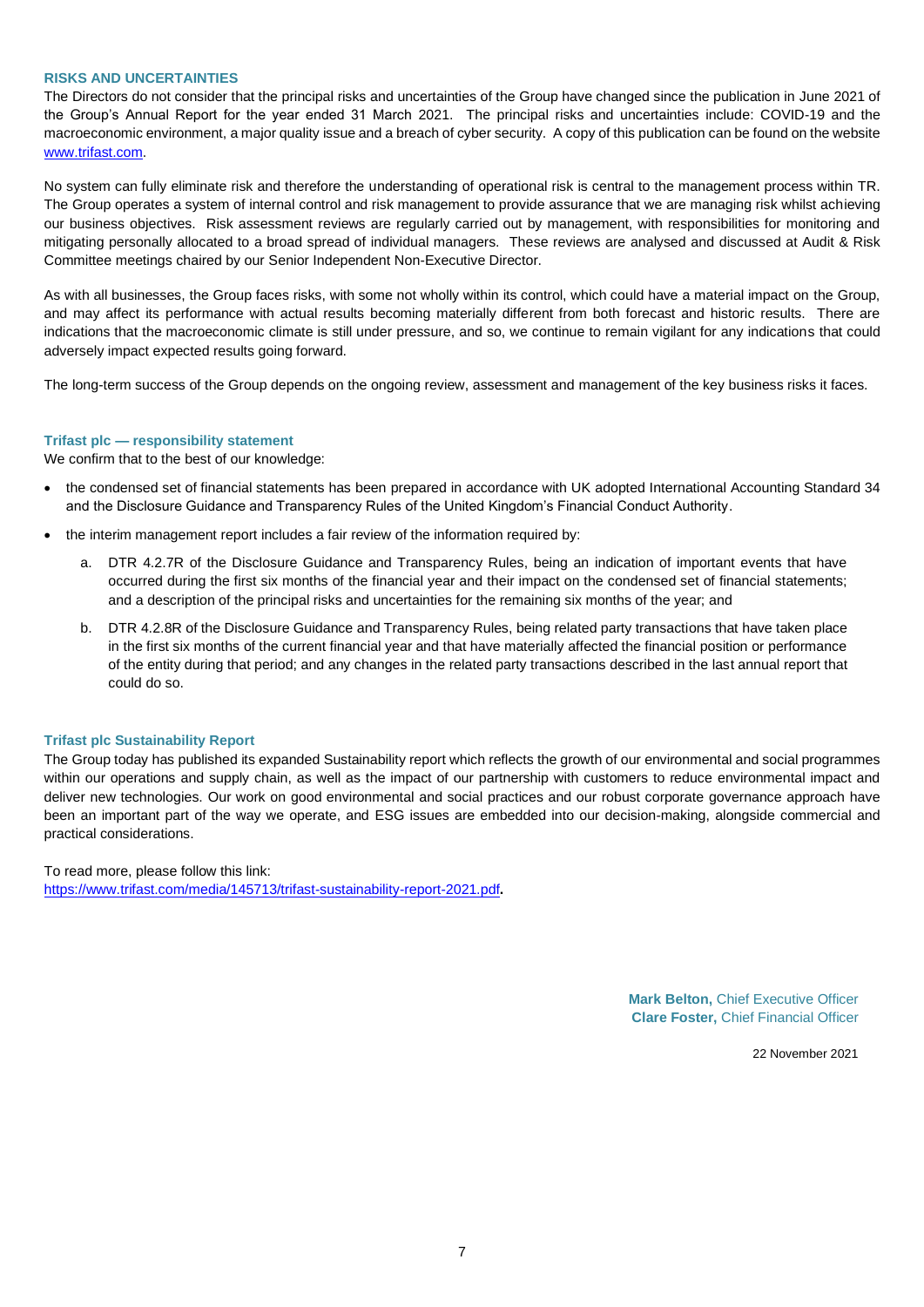# **Condensed consolidated interim income statement**

Unaudited results for the six months ended 30 September 2021

|                                                                        |                | <b>Six months</b><br>ended         | Six months<br>ended | Year<br>ended |
|------------------------------------------------------------------------|----------------|------------------------------------|---------------------|---------------|
|                                                                        |                | 30 September 30 September 31 March |                     |               |
|                                                                        |                | 2021                               | 2020                | 2021          |
|                                                                        | <b>Notes</b>   | £000                               | £000                | £000          |
| <b>Continuing operations</b>                                           |                |                                    |                     |               |
| Revenue                                                                | 3,11           | 103,792                            | 81,018              | 188,161       |
| Cost of sales                                                          |                | (76, 538)                          | (59, 117)           | (138, 247)    |
| <b>Gross profit</b>                                                    |                | 27,254                             | 21,901              | 49,914        |
| Other operating income                                                 |                | 246                                | 299                 | 595           |
| <b>Distribution expenses</b>                                           |                | (2, 350)                           | (1,955)             | (3,773)       |
| Administrative expenses before separately disclosed items <sup>1</sup> |                | (17, 704)                          | (15, 785)           | (34, 754)     |
| Acquired intangible amortisation                                       | $\overline{2}$ | (725)                              | (718)               | (1,428)       |
| Project Atlas                                                          | $\overline{2}$ | (512)                              | (497)               | (1,082)       |
| Acquisition costs                                                      | 2,13           | (495)                              |                     |               |
| Equity raise costs                                                     | $\overline{2}$ |                                    | (59)                | (59)          |
| Loss on assets in disposal group classified as Held for Sale           | 2              |                                    | (35)                |               |
| Restructuring costs                                                    | 2              |                                    |                     | (377)         |
| Loss on disposal of TR Formac (Malaysia) SDN Bhd                       | $\overline{2}$ |                                    |                     | (280)         |
| Total administrative expenses                                          |                | (19, 436)                          | (17,094)            | (37,980)      |
| <b>Operating profit</b>                                                |                | 5,714                              | 3,151               | 8,756         |
| Financial income                                                       |                | 20                                 | 18                  | 37            |
| <b>Financial expenses</b>                                              |                | (468)                              | (517)               | (1,009)       |
| <b>Net financing costs</b>                                             | 3              | (448)                              | (499)               | (972)         |
| <b>Profit before tax</b>                                               | 3              | 5,266                              | 2,652               | 7,784         |
| Taxation                                                               | 4              | (861)                              | (709)               | (1,994)       |
| Profit for the period                                                  |                | 4,405                              | 1,943               | 5,790         |
| (attributable to equity shareholders of the parent company)            |                |                                    |                     |               |
| Earnings per share                                                     |                |                                    |                     |               |
| <b>Basic</b>                                                           | 6              | 3.23p                              | 1.48p               | 4.33p         |
| <b>Diluted</b>                                                         | 6              | 3.22p                              | 1.48p               | 4.31p         |

1. Presented after the reclassification into underlying results of IFRS2 Share-based Payments, including related social security costs on exercise, see note 2.

# **Condensed consolidated interim statement of comprehensive income**

|                                                                                       | Six months<br>ended<br>30 September 30 September 31 March<br>2021<br>£000 | Six months<br>ended<br>2020<br>£000 | Year<br>ended<br>2021<br>£000 |
|---------------------------------------------------------------------------------------|---------------------------------------------------------------------------|-------------------------------------|-------------------------------|
| Profit for the period                                                                 | 4,405                                                                     | 1,943                               | 5,790                         |
| Other comprehensive income:                                                           |                                                                           |                                     |                               |
| Exchange differences on translation of foreign operations                             | 1,882                                                                     | 1,562                               | (4,916)                       |
| (Loss)/gain on a hedge of a net investment taken to equity                            | (244)                                                                     | (1, 199)                            | 34                            |
| Other comprehensive income/(expense) recognised directly in equity, net of income tax | 1,638                                                                     | 363                                 | (4,882)                       |
| Total comprehensive income recognised for the period                                  |                                                                           |                                     |                               |
| (attributable to equity shareholders of the parent company)                           | 6,043                                                                     | 2,306                               | 908                           |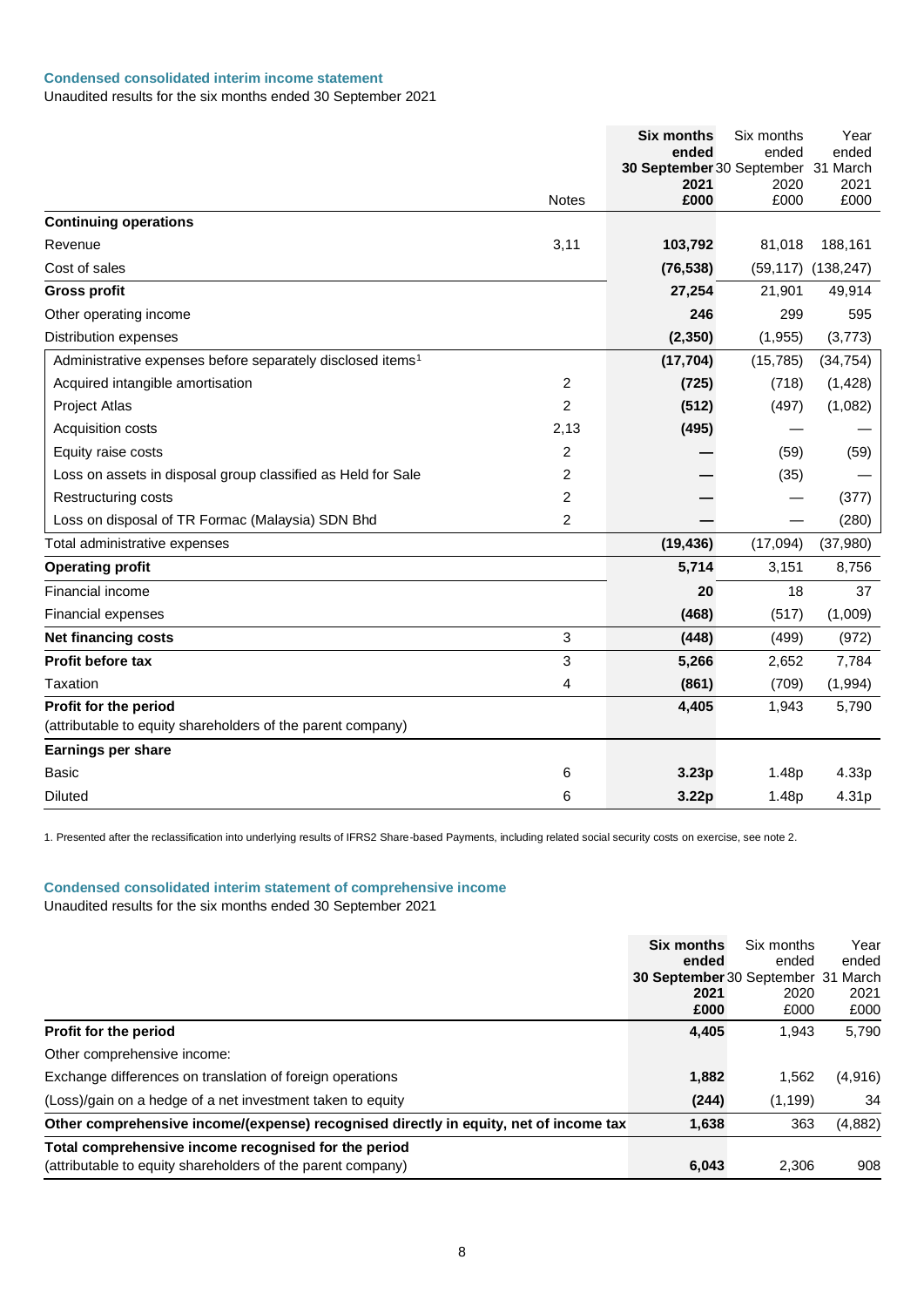### **Condensed consolidated interim statement of changes in equity**

|                                                           | Share<br>capital<br>£000 | Share<br>premium<br>£000 | Merger<br>reserve<br>£000 | Own shares<br>held<br>£000 | Translation<br>reserve<br>£000 | Retained<br>earnings<br>£000 | Total<br>equity<br>£000 |
|-----------------------------------------------------------|--------------------------|--------------------------|---------------------------|----------------------------|--------------------------------|------------------------------|-------------------------|
| <b>Balance at 1 April 2021</b>                            | 6,802                    | 22,461                   | 16,328                    | (595)                      | 9,524                          | 77,284                       | 131,804                 |
| Total comprehensive income for the period:                |                          |                          |                           |                            |                                |                              |                         |
| Profit for the period                                     |                          |                          |                           |                            |                                | 4,405                        | 4,405                   |
| Other comprehensive income for the year                   |                          |                          |                           |                            | 1,638                          |                              | 1,638                   |
| Total comprehensive income for the<br>period              |                          |                          |                           |                            | 1,638                          | 4,405                        | 6,043                   |
| Transactions with owners, recorded directly<br>in equity: |                          |                          |                           |                            |                                |                              |                         |
| Issue of share capital                                    |                          | 11                       |                           |                            |                                |                              | 11                      |
| Share based payment transactions (net of<br>tax)          |                          |                          |                           |                            |                                | (379)                        | (379)                   |
| Movement in own shares held                               |                          |                          |                           | (1, 420)                   |                                | (26)                         | (1, 446)                |
| Dividends (note 5)                                        |                          |                          |                           |                            |                                | (2, 156)                     | (2, 156)                |
| Total transactions with owners                            |                          | 11                       |                           | (1, 420)                   |                                | (2, 561)                     | (3,970)                 |
| <b>Balance at 30 September 2021</b>                       | 6,802                    | 22,472                   | 16,328                    | (2,015)                    | 11,162                         | 79,128                       | 133,877                 |

|                                             | Share   | Share   | Merger  | Own shares | Translation | Retained | Total    |
|---------------------------------------------|---------|---------|---------|------------|-------------|----------|----------|
|                                             | capital | premium | reserve | held       | reserve     | earnings | equity   |
|                                             | £000    | £000    | £000    | £000       | £000        | £000     | £000     |
| Balance at 1 April 2020                     | 6,132   | 22,340  |         | (1,934)    | 14,406      | 74,716   | 115,660  |
| Total comprehensive income for the period:  |         |         |         |            |             |          |          |
| Profit for the period                       |         |         |         |            |             | 1,943    | 1,943    |
| Other comprehensive income for the year     |         |         |         |            | 363         |          | 363      |
| Total comprehensive income for the          |         |         |         |            |             |          |          |
| period                                      |         |         |         |            | 363         | 1,943    | 2,306    |
| Transactions with owners, recorded directly |         |         |         |            |             |          |          |
| in equity:                                  |         |         |         |            |             |          |          |
| Issue of share capital                      | 664     | 18      | 14,807  |            |             |          | 15,489   |
| Share based payment transactions (net of    |         |         |         |            |             | 59       | 59       |
| tax)                                        |         |         |         |            |             |          |          |
| Movement in own shares held                 |         |         |         | 372        |             | (372)    |          |
| Presentation transfer to merger reserve     |         |         | 1,521   |            |             | (1,521)  |          |
| <b>Dividends</b>                            |         |         |         |            |             | (1, 457) | (1, 457) |
| <b>Total transactions with owners</b>       | 664     | 18      | 16,328  | 372        |             | (3,291)  | 14,091   |
| <b>Balance at 30 September 2020</b>         | 6,796   | 22,358  | 16,328  | (1, 562)   | 14,769      | 73,368   | 132,057  |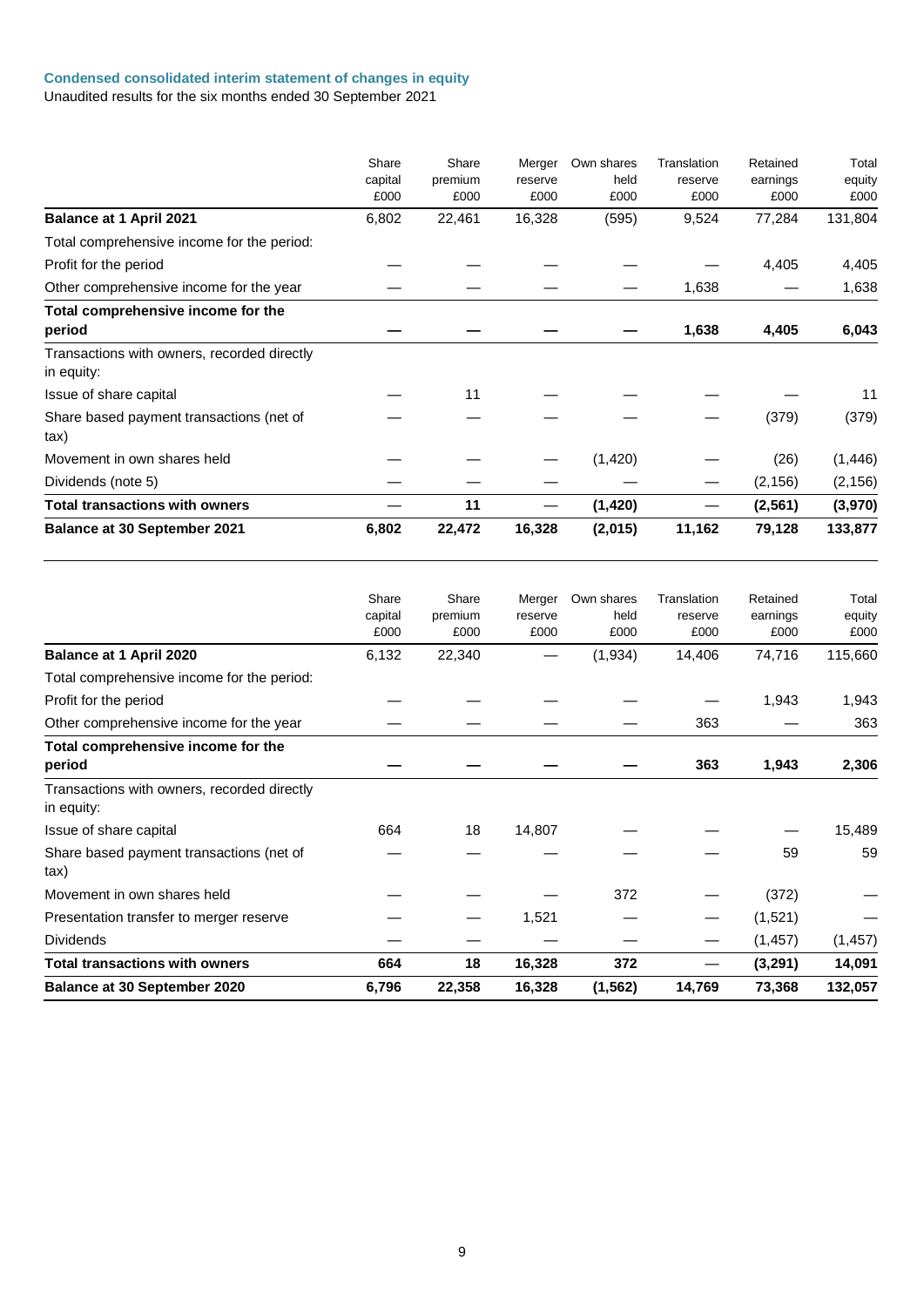### **Condensed consolidated interim statement of financial position**

|                                                           |              | 30 September<br>2021 | 30 September<br>2020 | 31 March<br>2021 |
|-----------------------------------------------------------|--------------|----------------------|----------------------|------------------|
|                                                           | <b>Notes</b> | £000                 | £000                 | £000             |
| <b>Non-current assets</b>                                 |              |                      |                      |                  |
| Property, plant, and equipment                            |              | 19,360               | 20,302               | 18,743           |
| Right-of-use asset                                        |              | 12,509               | 12,598               | 11,958           |
| Intangible assets                                         |              | 42,823               | 39,392               | 38,452           |
| Deferred tax assets                                       |              | 2,885                | 2,114                | 2,539            |
| Total non-current assets                                  |              | 77,577               | 74,406               | 71,692           |
| <b>Current assets</b>                                     |              |                      |                      |                  |
| Inventories                                               |              | 73,434               | 59,005               | 54,765           |
| Trade and other receivables                               |              | 56,093               | 49,277               | 53,194           |
| Cash and cash equivalents                                 | 12           | 23,819               | 29,822               | 30,265           |
| Assets in disposal group classified as Held for Sale      |              |                      | 682                  |                  |
| <b>Total current assets</b>                               |              | 153,346              | 138,786              | 138,224          |
| <b>Total assets</b>                                       | 3            | 230,923              | 213,192              | 209,916          |
| <b>Current liabilities</b>                                |              |                      |                      |                  |
| Trade and other payables                                  |              | 45,258               | 33,440               | 41,133           |
| Right-of-use liabilities                                  | 7            | 2,796                | 2,873                | 2,726            |
| Tax payable                                               |              | 2,598                | 2,403                | 2,645            |
| Dividends payable                                         | 5            | 2,156                |                      |                  |
| Liabilities in disposal group classified as Held for Sale |              |                      | 204                  |                  |
| <b>Total current liabilities</b>                          |              | 52,808               | 38,920               | 46,504           |
| <b>Non-current liabilities</b>                            |              |                      |                      |                  |
| Other interest-bearing loans and borrowings               | 7            | 28,906               | 26,548               | 16,970           |
| Right-of-use liabilities                                  | 7            | 10,563               | 11,056               | 10,060           |
| Provisions                                                |              | 1,088                | 959                  | 1,023            |
| Deferred tax liabilities                                  |              | 3,681                | 3,652                | 3,555            |
| <b>Total non-current liabilities</b>                      |              | 44,238               | 42,215               | 31,608           |
| <b>Total liabilities</b>                                  | 3            | 97,046               | 81,135               | 78,112           |
| <b>Net assets</b>                                         |              | 133,877              | 132,057              | 131,804          |
| <b>Equity</b>                                             |              |                      |                      |                  |
| Share capital                                             |              | 6,802                | 6,796                | 6,802            |
| Share premium                                             |              | 22,472               | 22,358               | 22,461           |
| Merger reserve                                            |              | 16,328               | 16,328               | 16,328           |
| Own shares held                                           | $10$         | (2,015)              | (1, 562)             | (595)            |
| Translation reserve                                       |              | 11,162               | 14,769               | 9,524            |
| Retained earnings                                         |              | 79,128               | 73,368               | 77,284           |
| <b>Total equity</b>                                       |              | 133,877              | 132,057              | 131,804          |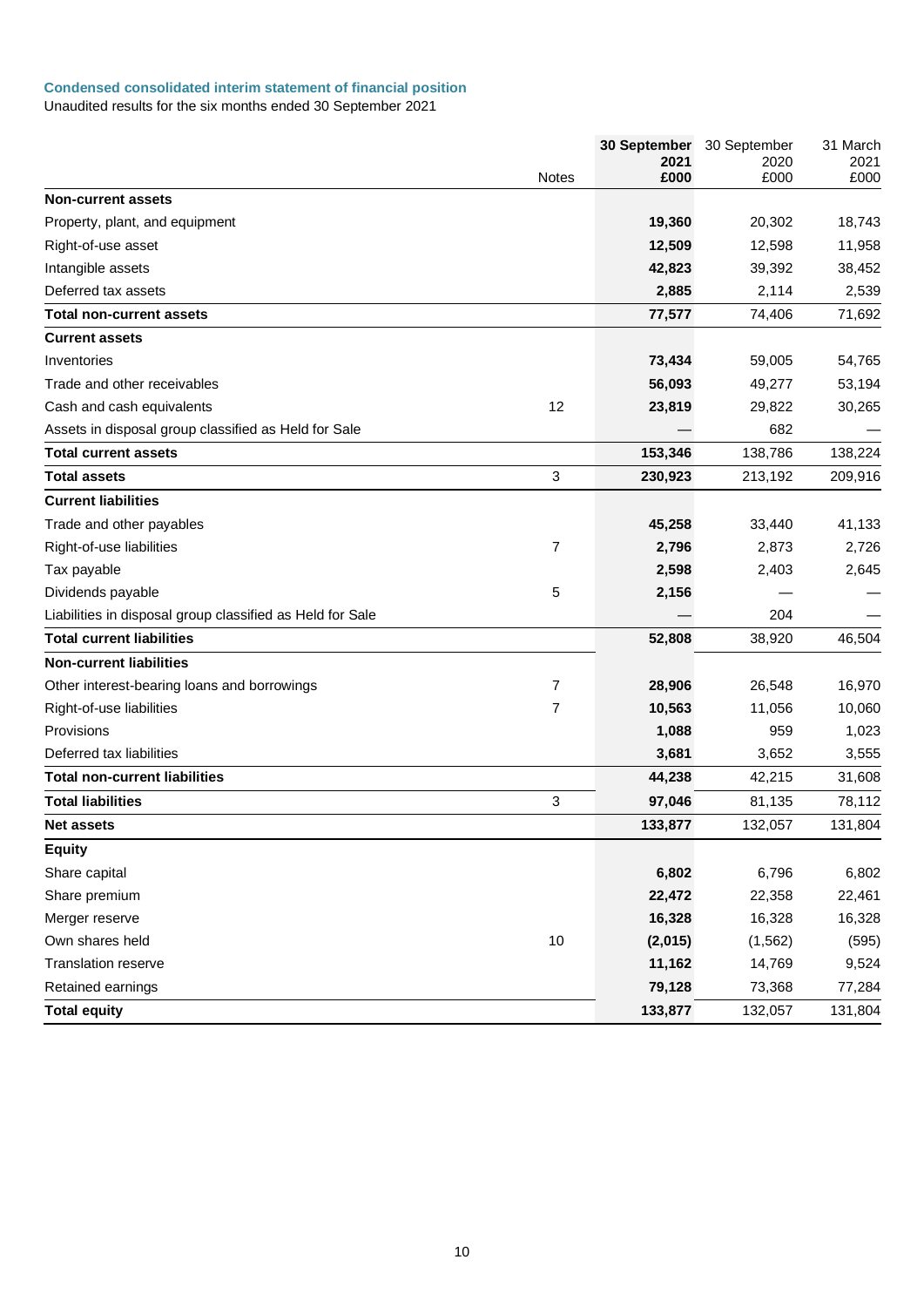# **Condensed consolidated interim statement of cash flows**

|                                                                           |              | <b>Six months</b><br>ended | Six months<br>ended       | Year<br>ended      |
|---------------------------------------------------------------------------|--------------|----------------------------|---------------------------|--------------------|
|                                                                           |              |                            | 30 September 30 September | 31 March           |
|                                                                           | <b>Notes</b> | 2021<br>£000               | 2020<br>£000              | 2021<br>£000       |
| Cash flows from operating activities                                      |              |                            |                           |                    |
| Profit for the period                                                     |              | 4,405                      | 1,943                     | 5,790              |
| Adjustments for:                                                          |              |                            |                           |                    |
| Depreciation, amortisation, and impairment                                |              | 1,926                      | 1,919                     | 3,813              |
| Right-of-use asset depreciation                                           |              | 1,457                      | 1,616                     | 3,229              |
| Unrealised foreign currency loss/(gain)                                   |              | 153                        | 74                        | (17)               |
| Financial income                                                          |              | (20)                       | (18)                      | (37)               |
| Financial expense (excluding right-of-use liabilities' financial expense) |              | 329                        | 361                       | 696                |
| Right-of-use liabilities' financial expense                               |              | 139                        | 156                       | 313                |
| Gain on sale of property, plant & equipment, and investments              |              | (12)                       |                           | (7)                |
| Loss on assets in disposal group classified as Held for Sale              |              |                            | 35                        |                    |
| Equity settled share-based payment transactions                           |              | (379)                      | 59                        | 1,052              |
| Loss from sale of TR Formac (Malaysia) SDN Bhd                            |              |                            |                           | 280                |
| <b>Taxation charge</b>                                                    |              | 861                        | 709                       | 1,994              |
| Equity raise costs                                                        |              |                            | 59                        | 59                 |
| Operating cash inflow before changes in working capital                   |              |                            |                           |                    |
| and provisions                                                            |              | 8,859                      | 6,913                     | 17,165             |
| Change in trade and other receivables                                     |              | (1, 464)                   | 3,932                     | (3,080)            |
| Change in inventories                                                     |              | (16, 306)                  | 339                       | 2,571              |
| Change in trade and other payables                                        |              | 2,809                      | (1,516)                   | 7,861              |
| Change in provisions                                                      |              |                            |                           | 64                 |
| Cash (used in)/generated from operations                                  |              | (6, 102)                   | 9,668                     | 24,581             |
| Tax paid<br>Net cash (used in)/generated from operating activities        |              | (1, 137)                   | (542)                     | (1, 283)<br>23,298 |
| Cash flows from investing activities                                      |              | (7, 239)                   | 9,126                     |                    |
| Proceeds from sale of property, plant & equipment                         |              | 35                         |                           | 8                  |
| Interest received                                                         |              | 22                         | 18                        | 38                 |
| Acquisition of subsidiary, net of cash acquired                           |              | (5,850)                    |                           |                    |
| Acquisition of property, plant and equipment, and intangibles             |              | (2, 145)                   | (1, 547)                  | (3,060)            |
| Proceeds from sale of TR Formac (Malaysia) SDN Bhd, net of cash held      |              |                            |                           | 33                 |
| Net cash used in investing activities                                     |              | (7,938)                    | (1,529)                   | (2,981)            |
| Cash flows from financing activities                                      |              |                            |                           |                    |
| Net proceeds from the issue of share capital                              |              | 11                         | 15,430                    | 15,540             |
| Purchase of own shares                                                    |              | (1, 446)                   |                           | (59)               |
| Proceeds from new loan                                                    |              | 11,479                     |                           |                    |
| Repayment of borrowings                                                   |              |                            | (18, 627)                 | (26, 656)          |
| Repayment of right-of-use liabilities                                     |              | (1,520)                    | (1,782)                   | (3,658)            |
| Dividends paid                                                            |              |                            | (1, 457)                  | (1, 457)           |
| Interest paid                                                             |              | (221)                      | (275)                     | (763)              |
| Net cash generated from/(used in) financing activities                    |              | 8,303                      | (6, 711)                  | (17,053)           |
| Net change in cash and cash equivalents                                   | 8            | (6, 874)                   | 886                       | 3,264              |
| Cash and cash equivalents at 1 April                                      |              | 30,265                     | 28,727                    | 28,727             |
| Effect of exchange rate fluctuations on cash held                         |              | 428                        | 320                       | (1,726)            |
| Cash and cash equivalents at end of period                                | 7,12         | 23,819                     | 29,933                    | 30,265             |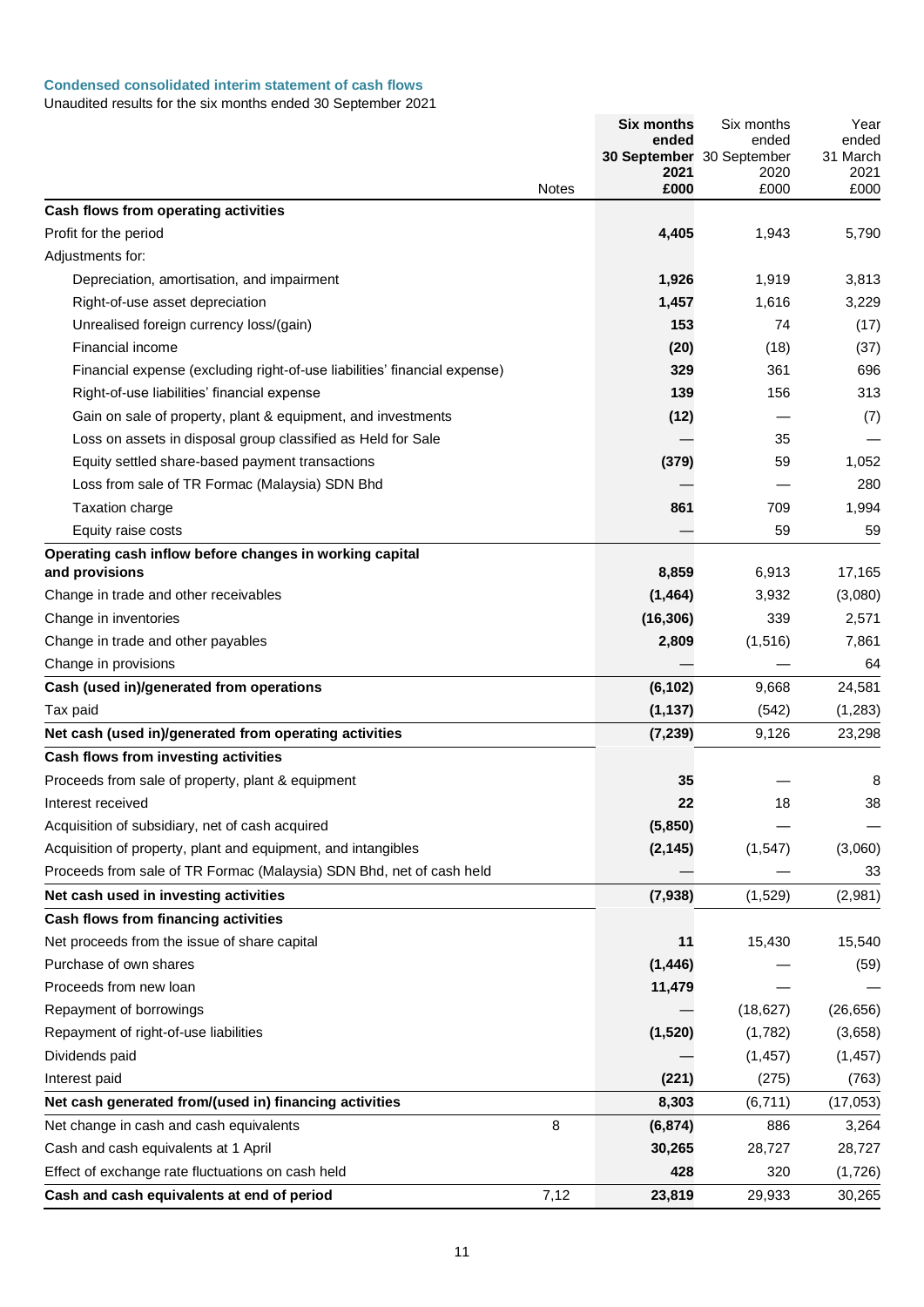### **NOTES TO THE HALF-YEAR FINANCIAL REPORT**

Unaudited results for the six months ended 30 September 2021

### **1**. **Basis of preparation**

These condensed consolidated interim financial statements have been prepared in accordance with the Disclosure and Transparency Rules (DTR) of the Financial Conduct Authority and International Financial Reporting Standard (IFRS) IAS 34: Interim Financial Reporting as adopted by the UK. They do not include all the information required for full annual financial statements, and should be read in conjunction with the consolidated financial statements of the Group as at, and for, the year ended 31 March 2021. The annual financial statements of the Group are prepared in accordance with International Reporting Standards (IFRSs) as adopted pursuant to Regulation (EC) No 1606/2002 as it applies in the European Union.

This statement does not comprise full financial statements within the meaning of Section 495 and 496 of the Companies Act 2006. The statement is unaudited but has been reviewed by BDO LLP and their Report is set out at the end of this document.

The comparative figures for the financial year ended 31 March 2021 are not the Company's statutory accounts for that financial year and have been extracted from the full Annual Report and Accounts for that financial year. Those accounts have been reported on by the Company's auditor and delivered to the Registrar of Companies. The Report of the Auditors was (i) unqualified, (ii) did not include a reference to any matters to which the auditor drew attention by way of emphasis without qualifying their Report, and (iii) did not contain a statement under section 498 (2) or (3) of the Companies Act 2006.

These condensed consolidated interim financial statements have been prepared on the basis of accounting policies set out in the full Annual Report and Accounts for the year ended 31 March 2021.

#### **Going concern**

The Group's business activities, together with the factors (including the impact of COVID-19) likely to affect its future development, performance and position are set out in the accompanying Business Review. The financial position of the Group, its cash flows, liquidity position and borrowing facilities are also described in the same report. In addition, note 27 to the Group's previously published financial statements for the year ended 31 March 2021 include the Group's objectives, policies and processes for managing its capital; its financial risk management objectives; details of its financial instruments and hedging activities; and its exposures to credit risk and liquidity risk.

Current trading and forecasts show that the Group will continue to be profitable and generate cash. The banking facilities and covenants that are in place provide appropriate headroom against forecasts. The Directors do not consider there to be material uncertainties relating to events or conditions that may be relevant to the next 12 months from signing of the Half-yearly financial report, that cast doubt on the going concern status. Thus the Directors have a reasonable expectation that the Group has adequate resources to continue in operational existence for the foreseeable future and hence they continue to adopt the going concern basis of accounting in preparing the Half-yearly financial report.

#### **Estimates**

The preparation of financial statements in conformity with IFRSs requires management to make estimates, judgements and assumptions that affect the application of policies and reported amounts of assets and liabilities, income and expenses. The estimates and associated assumptions take account of the circumstances and facts at the period end, historical experience of similar situations and other factors that are believed to be reasonable and relevant, the results which form the basis of making the judgements about carrying values of assets and liabilities that are not readily available from other sources. Actual results may differ from these estimates.

In preparing these condensed consolidated interim financial statements, the significant judgements made by management in applying the Group's accounting policies and the key sources of estimation uncertainty include those disclosed in the consolidated financial statements for the year ended 31 March 2021. For the six months to 30 September 2021, the fair value of assets acquired in the business combination is a new key judgement due to the acquisition of Falcon. Judgements and estimates are made in assessment of the net assets acquired, including the identification and valuation of intangible assets and their useful lives.

Another key judgement made by management relates to Project Atlas costs meeting the capitalisation criteria under IAS 38 Intangible Assets, allowing directly attributable costs to be capitalised. No other key judgements have been made, other than those involving estimations. The key sources of estimation uncertainty are inventory valuation and recoverability of goodwill.

In the 31 March 2021 consolidated financial statements, in note 14, specific disclosure was made around sensitivity to changes in key assumptions relating to impairment testing for the recoverability of goodwill relating to TR VIC (HY2022: £2.9m; FY2021: £2.9m). The discount rate had been above average in recent years (FY2020: 10.8%; FY2019: 11.2%; FY2016-18 average: 9.3%) due to the continued economic struggles in Italy and impact of Covid-19. Whilst it had reduced in FY2021 (8.4%), if it returns to FY2020/FY2019 levels, it may lead to an impairment. As at 30 September 2021, there was no indicator of a material change in discount rate, however, we note that the ongoing recoverability of the TR VIC goodwill amount continues to be sensitive to any subsequent increase in this rate.

### **Government grants**

Included in the consolidated income statement is £59k (HY2021: £2.1m) of government grants obtained.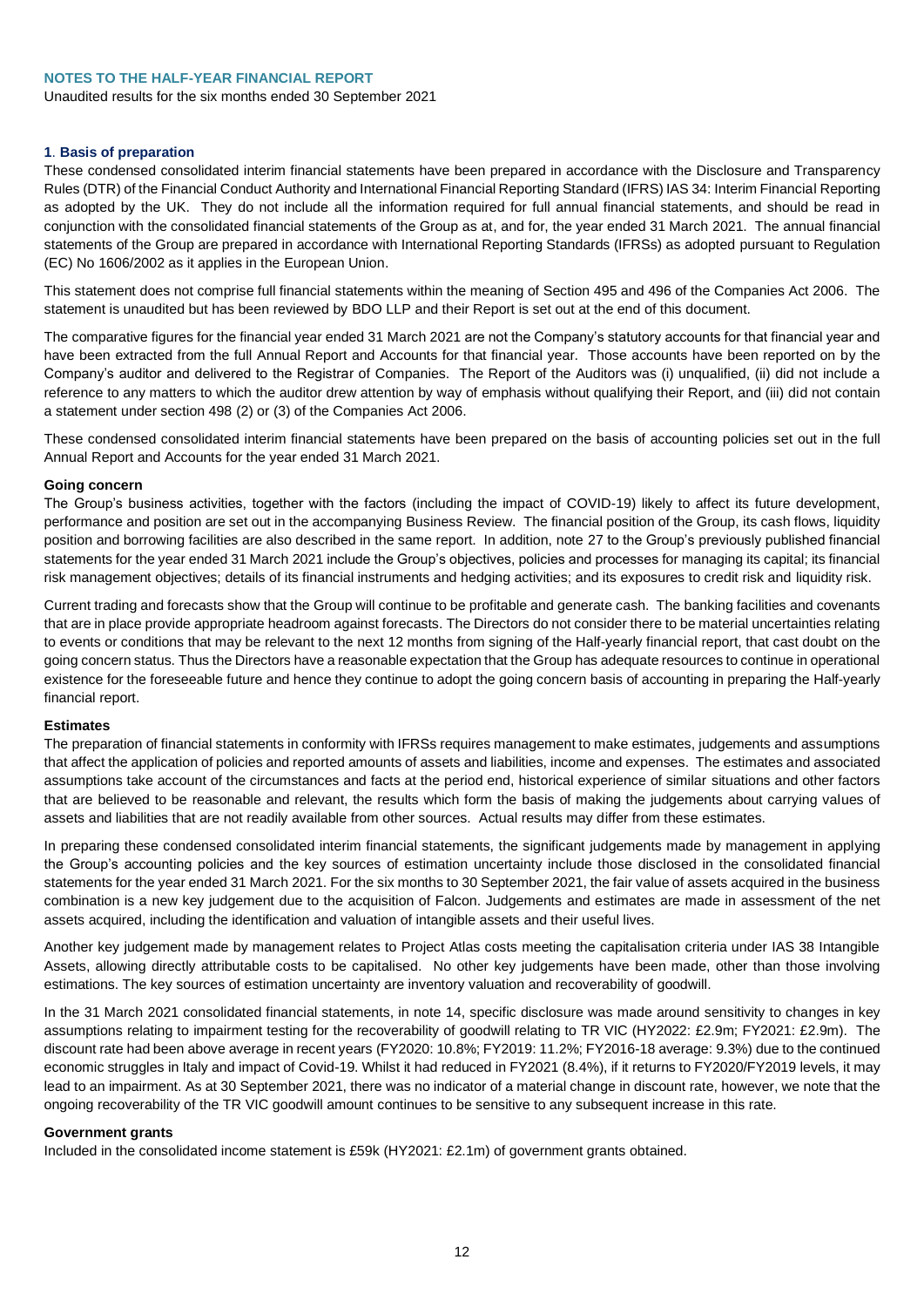#### **2. Underlying profit before tax and separately disclosed items**

|                                                              | <b>Six months</b><br>ended<br>30 September<br>2021 | Six months<br>ended<br>30 September<br>2020 | Year<br>ended<br>31 March<br>2021 |
|--------------------------------------------------------------|----------------------------------------------------|---------------------------------------------|-----------------------------------|
|                                                              | £000                                               | £000                                        | £000                              |
| Underlying profit before tax                                 | 6,998                                              | 3,961                                       | 11,010                            |
| Separately disclosed items within administrative expenses:   |                                                    |                                             |                                   |
| Acquired intangible amortisation                             | (725)                                              | (718)                                       | (1, 428)                          |
| <b>Project Atlas</b>                                         | (512)                                              | (497)                                       | (1,082)                           |
| <b>Acquisition costs</b>                                     | (495)                                              |                                             |                                   |
| Loss on assets in disposal group classified as Held for Sale |                                                    | (35)                                        |                                   |
| Equity raise costs                                           |                                                    | (59)                                        | (59)                              |
| Restructuring costs                                          |                                                    |                                             | (377)                             |
| Loss on disposal of TR Formac (Malaysia) SDN Bhd             |                                                    |                                             | (280)                             |
| <b>Profit before tax</b>                                     | 5,266                                              | 2,652                                       | 7.784                             |

|                                                                                  | <b>Six months</b><br>ended<br>30 September<br>2021<br>£000 | Six months<br>ended<br>30 September<br>2020<br>£000 | Year<br>ended<br>31 March<br>2021<br>£000 |
|----------------------------------------------------------------------------------|------------------------------------------------------------|-----------------------------------------------------|-------------------------------------------|
| <b>Underlying EBITDA</b>                                                         | 10,104                                                     | 7,277                                               | 17,596                                    |
| Separately disclosed items within administrative expenses:                       |                                                            |                                                     |                                           |
| <b>Project Atlas</b>                                                             | (512)                                                      | (497)                                               | (1,082)                                   |
| Acquisition costs                                                                | (495)                                                      |                                                     |                                           |
| Loss on assets in disposal group classified as Held for Sale                     |                                                            | (35)                                                |                                           |
| Equity raise costs                                                               |                                                            | (59)                                                | (59)                                      |
| Restructuring costs                                                              |                                                            |                                                     | (377)                                     |
| Loss on disposal of TR Formac (Malaysia) SDN Bhd                                 |                                                            |                                                     | (280)                                     |
| <b>EBITDA</b>                                                                    | 9,097                                                      | 6,686                                               | 15,798                                    |
| Acquired intangible amortisation                                                 | (725)                                                      | (718)                                               | (1, 428)                                  |
| Depreciation (including right-of-use depreciation) and non-acquired amortisation | (2,658)                                                    | (2, 817)                                            | (5,614)                                   |
| <b>Operating profit</b>                                                          | 5,714                                                      | 3,151                                               | 8,756                                     |

### **IFRS2 Share-based payments**

Underlying measures have been presented after the reclassification of IFRS2 Share-based Payments including related NI costs on exercise into underlying results. As noted in the Group's Annual Report for the year ended 31 March 2021, up until FY2021 we had presented IFRS2 Share-based Payment charges including related NI costs on exercise as separately disclosed items within administrative expenses. As the development of these schemes is now broadly complete, we are presenting these costs from FY2021 within underlying results. The impact of this on the HY2022 results is a gain of £0.4m (HY2021: loss of £(0.1)m).

Consistent with prior periods, management feel it is appropriate to remove separately disclosed items as included above to better allow the reader of the accounts to understand the underlying performance of the Group. Further reconciliations of underlying measures to IFRS measures can be found in note 9.

# **Event driven/one-off separately disclosed items**

Project Atlas is a multi-year investment into our IT infrastructure and underlying business processes, budgeted to cost £17.5m. We have excluded these costs (primarily relating to training and project team costs) from our underlying results, to reflect the unusual scale and one-off nature of this project. We anticipate continuing to do so in order to provide shareholders with a better understanding of our underlying trading performance during this period of investment. This investment will be recorded as a combination of capital expenditure and separately disclosed items, dependent on accounting convention.

Net acquisition costs of £0.5m (HY2021: £nil) were incurred in the year in relation to the acquisition of Falcon on 31 August 2021.

### **Recurring items**

Acquired intangible amortisation has remained in line with HY2021. Intangible amortisation relating to acquisitions has been separately disclosed since this does not relate to the trading performance of the respective entities.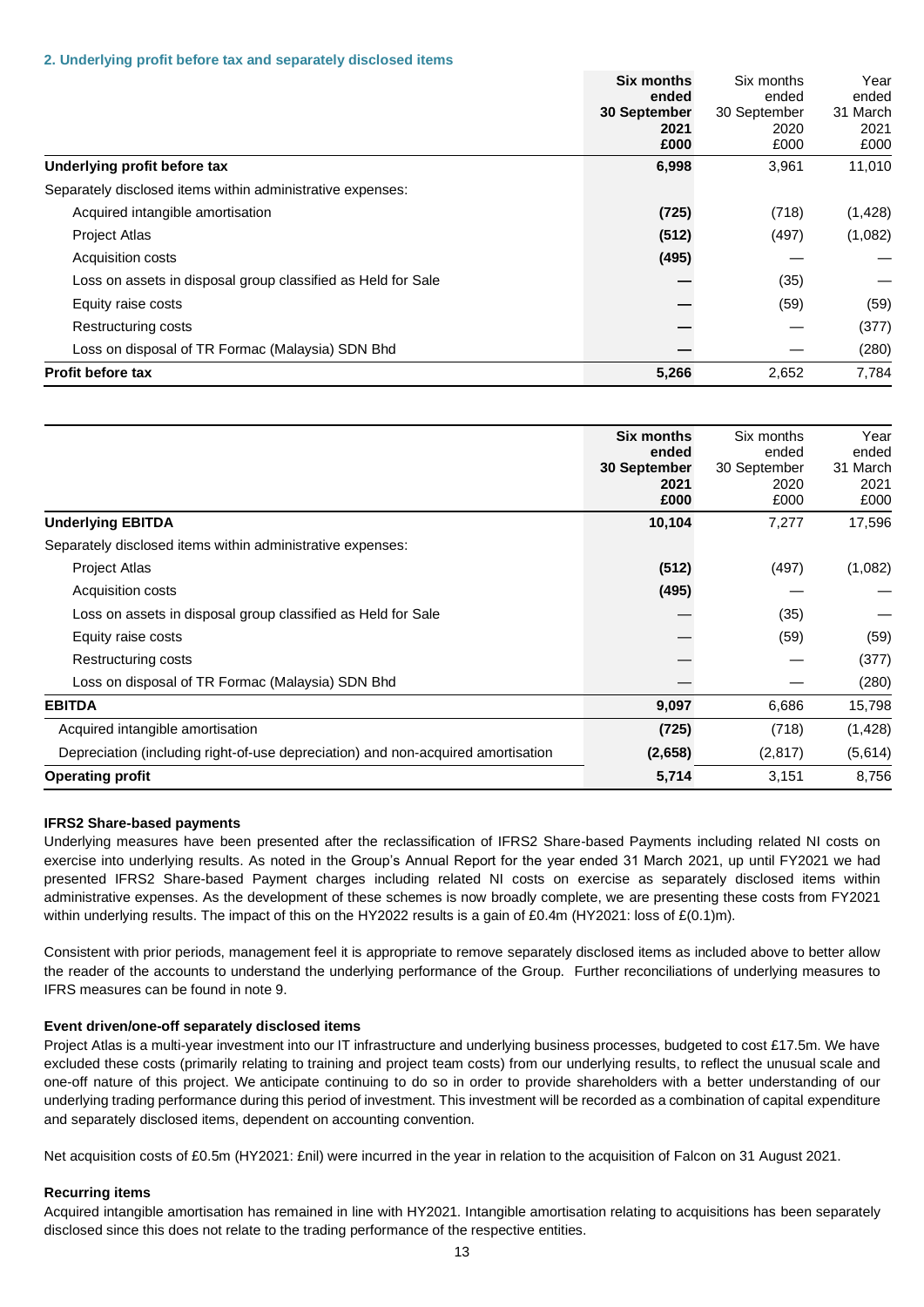# **3. Geographical operating segments**

The Group is comprised of the following main geographical operating segments:

- UK
- Europe includes Norway, Sweden, Germany, Hungary, Ireland, Italy, Holland, Spain and Poland
- USA includes USA and Mexico
- Asia includes Malaysia, China, Singapore, Taiwan, Thailand, Philippines and India

In presenting information on the basis of geographical operating segments, segment revenue and segment assets are based on the geographical location of our entities across the world consolidated into the four distinct geographical regions, which the Board use to monitor and assess the Group.

Goodwill and intangible assets acquired on business combinations are included in the region to which they relate. This is consistent with the internal management reports that are reviewed by the Chief Operating Decision Maker.

Segment revenue and results under the primary reporting format for the six months ended 30 September 2021 and 2020 are disclosed in the table below:

|                                          |          |               |            |          | <b>Central</b>     |          |
|------------------------------------------|----------|---------------|------------|----------|--------------------|----------|
|                                          |          |               |            |          | costs.             |          |
|                                          |          |               |            |          | assets and         |          |
|                                          | UK       | <b>Europe</b> | <b>USA</b> | Asia     | <b>liabilities</b> | Total    |
| September 2021                           | £000     | £000          | £000       | £000     | £000               | £000     |
| Revenue*                                 |          |               |            |          |                    |          |
| Revenue from external customers          | 36,923   | 38,781        | 6,613      | 21,475   |                    | 103,792  |
| Inter segment revenue                    | 3,395    | 1,003         | 69         | 4,780    |                    | 9,247    |
| Total revenue                            | 40,318   | 39,784        | 6,682      | 26,255   |                    | 113,039  |
| Underlying operating profit (see note 9) | 4,023    | 2,463         | (221)      | 3,303    | (2, 122)           | 7,446    |
| Net financing costs                      | (47)     | (61)          | (31)       | (17)     | (292)              | (448)    |
| Underlying profit before tax             | 3,976    | 2,402         | (252)      | 3,286    | (2, 414)           | 6,998    |
| Separately disclosed items (see note 2)  |          |               |            |          |                    | (1,732)  |
| <b>Profit before tax</b>                 |          |               |            |          |                    | 5,266    |
| Specific disclosure items                |          |               |            |          |                    |          |
| Depreciation and amortisation            | (1,030)  | (1, 304)      | (158)      | (839)    | (52)               | (3, 383) |
| <b>Assets and liabilities</b>            |          |               |            |          |                    |          |
| Non-current asset additions              | 471      | 1,411         |            | 541      | 733                | 3,156    |
| Segment assets                           | 66,329   | 72,109        | 18,318     | 62,238   | 11,929             | 230,923  |
| Segment liabilities                      | (25,506) | (19,955)      | (3,742)    | (15,069) | (32,774)           | (97,046) |

|                                          |           |               |            |           | <b>Central</b><br>costs.<br>assets and |           |
|------------------------------------------|-----------|---------------|------------|-----------|----------------------------------------|-----------|
|                                          | UK.       | <b>Europe</b> | <b>USA</b> | Asia      | <b>liabilities</b>                     | Total     |
| September 2020                           | £000      | £000          | £000       | £000      | £000                                   | £000      |
| Revenue*                                 |           |               |            |           |                                        |           |
| Revenue from external customers          | 26,948    | 30,792        | 4,158      | 19,120    |                                        | 81,018    |
| Inter segment revenue                    | 1,875     | 577           | 84         | 3,262     |                                        | 5,798     |
| Total revenue                            | 28,823    | 31,369        | 4,242      | 22,382    |                                        | 86,816    |
| Underlying operating profit (see note 9) | 422       | 2,232         | (186)      | 3,181     | (1, 189)                               | 4,460     |
| Net financing costs                      | (68)      | (56)          | (34)       | (25)      | (316)                                  | (499)     |
| Underlying profit before tax             | 354       | 2,176         | (220)      | 3,156     | (1, 505)                               | 3,961     |
| Separately disclosed items (see note 2)  |           |               |            |           |                                        | (1, 309)  |
| <b>Profit before tax</b>                 |           |               |            |           |                                        | 2,652     |
| Specific disclosure items                |           |               |            |           |                                        |           |
| Depreciation and amortisation            | (978)     | (1, 417)      | (122)      | (969)     | (49)                                   | (3,535)   |
| <b>Assets and liabilities</b>            |           |               |            |           |                                        |           |
| Non-current asset additions              | 249       | 818           |            | 177       | 656                                    | 1,900     |
| Segment assets                           | 62,306    | 71,376        | 8,607      | 61,629    | 9,274                                  | 213,192   |
| Segment liabilities                      | (21, 715) | (16,043)      | (1,530)    | (13, 552) | (28,295)                               | (81, 135) |

Underlying operating profit has been presented after the reclassification of IFRS2 Share-based Payments and other related costs into underlying results. The impact of this on the HY2022 results is an increase of £0.4m (HY2021: decrease of £0.1m).

\* Revenue is derived from the manufacture and logistical supply of industrial fasteners and category 'C' components.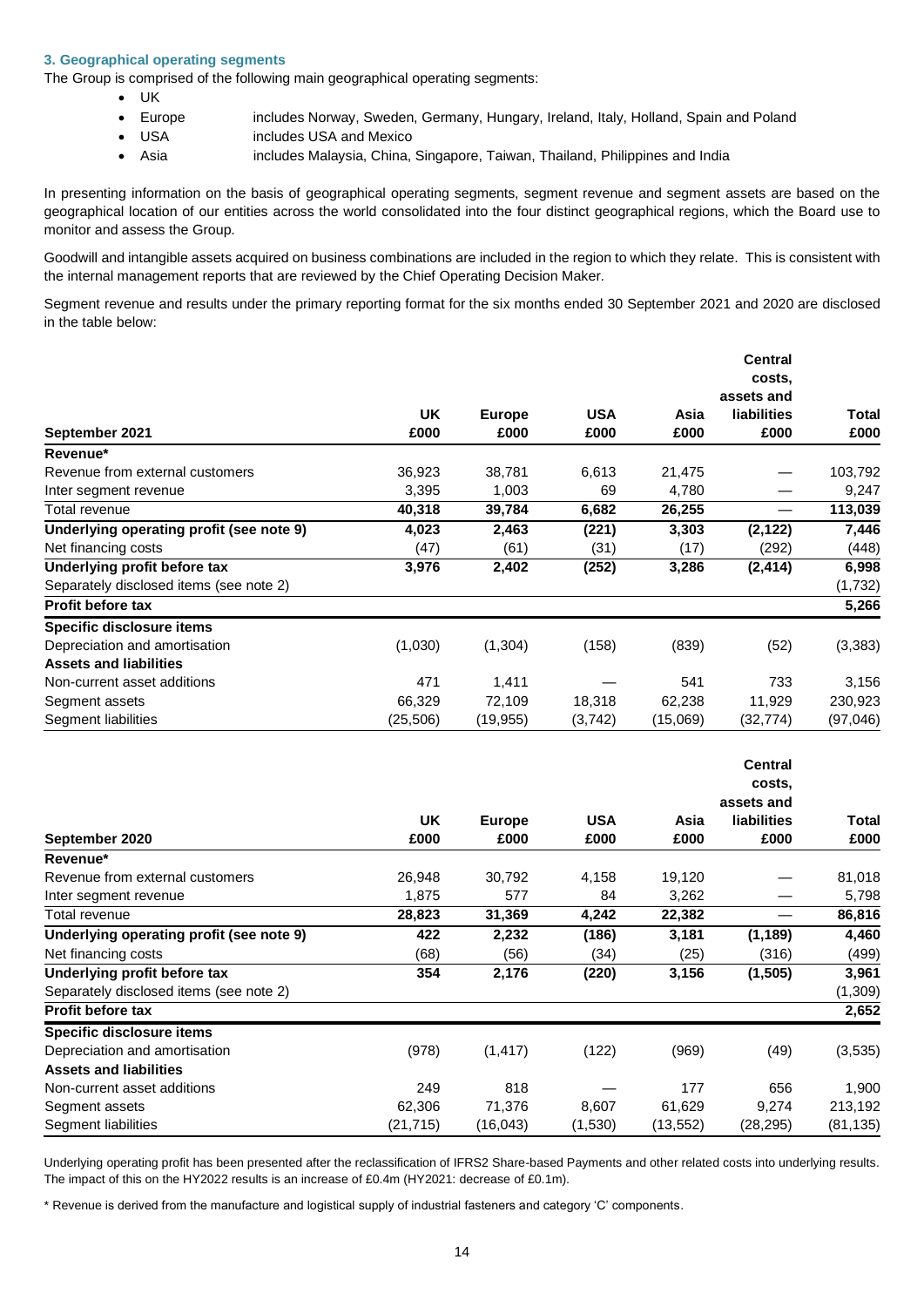|                                       | <b>Six months</b> | Six months                | Year     |
|---------------------------------------|-------------------|---------------------------|----------|
|                                       | ended             | ended                     | ended    |
|                                       |                   | 30 September 30 September | 31 March |
|                                       | 2021              | 2020                      | 2021     |
|                                       | £000              | £000                      | £000     |
| Current tax on income for the period  |                   |                           |          |
| UK tax                                |                   |                           | 44       |
| Foreign tax                           | 1,234             | 920                       | 2,619    |
| Deferred tax income                   | (194)             | (328)                     | (754)    |
| Adjustments in respect of prior years | (179)             | 117                       | 85       |
|                                       | 861               | 709                       | 1,994    |

The HY2022 underlying effective tax rate (UETR) of 13.7% (HY2021 restated for IFRS2 and related NI costs: 24.9%) has reduced due to the substantively enacted UK tax rate change to 25% increasing the net deferred tax asset as well as the movement in adjustments in respect of prior years. These factors will also impact the FY2021 underlying UETR. Beyond this will still expect a normalised underlying UETR range of c.22-25%, based on the geographical split of the Group's profits. The effective tax rate has decreased to 16.4% (HY2021: 26.7%) due to the factors mentioned above. An increase in the UK tax rate from 19% to 25% (effective 1 April 2023) was substantively enacted on 24 May 2021. This will increase the Group's future current tax charge accordingly.

# **5. Dividends**

The dividend payable of £2.2m represents the final dividend for the year ended 31 March 2021 which was approved by Shareholders at the AGM on 28 July 2021 and paid on 15 October 2021 to members on the Register on 17 September 2021. The Company has declared an interim dividend of 0.70p (HY2021: nil) which will be paid on 14 April 2022 to members on the register as at 18 March 2022.

### **6. Earnings per share**

The calculation of earnings per 5 pence ordinary share is based on profit for the period after taxation and the weighted average number of shares in the period of 136,184,256 (net of own shares held) (HY2021: 130,928,786, FY2021: 133,821,189).

The calculation of the fully diluted earnings per 5 pence ordinary share is based on profit for the period after taxation. In accordance with IAS 33 the weighted average number of shares in the period has been adjusted to take account of the effects of all dilutive potential ordinary shares (net of own shares held). The number of shares used in the calculation amount to 136,836,491 (HY2021: 130,933,814 FY2021: 134,257,324).

The underlying diluted earnings per share, which in the Directors' opinion best reflects the underlying performance of the Group, is detailed below:

|                                                              | <b>Six months</b><br>ended | Six months<br>ended                       | Year<br>ended            |
|--------------------------------------------------------------|----------------------------|-------------------------------------------|--------------------------|
|                                                              | 2021<br>£000               | 30 September 30 September<br>2020<br>£000 | 31 March<br>2021<br>£000 |
| Profit after tax for the period                              | 4,405                      | 1,943                                     | 5,790                    |
| Separately disclosed items:                                  |                            |                                           |                          |
| Acquired intangible amortisation                             | 725                        | 718                                       | 1,428                    |
| Project Atlas                                                | 512                        | 497                                       | 1,082                    |
| Acquisition costs                                            | 495                        |                                           |                          |
| Loss on assets in disposal group classified as Held for Sale |                            | 35                                        |                          |
| Equity raise costs                                           |                            | 59                                        | 59                       |
| Restructuring cost                                           |                            |                                           | 377                      |
| Loss on disposal of TR Formac (Malaysia) SDN Bhd             |                            |                                           | 280                      |
| Tax charge on adjusted items above                           | (97)                       | (279)                                     | (641)                    |
| Underlying profit after tax                                  | 6,040                      | 2,973                                     | 8,375                    |
| <b>Basic EPS</b>                                             | 3.23 <sub>p</sub>          | 1.48p                                     | 4.33p                    |
| <b>Diluted EPS</b>                                           | 3.22 <sub>p</sub>          | 1.48p                                     | 4.31p                    |
| Underlying diluted EPS                                       | 4.42p                      | 2.27p                                     | 6.24p                    |

HY2021 underlying earnings per share has been presented after the reclassification of IFRS2 Share-based Payments and other related costs into underlying results. The impact has been a reduction of 0.04p from 2.31p.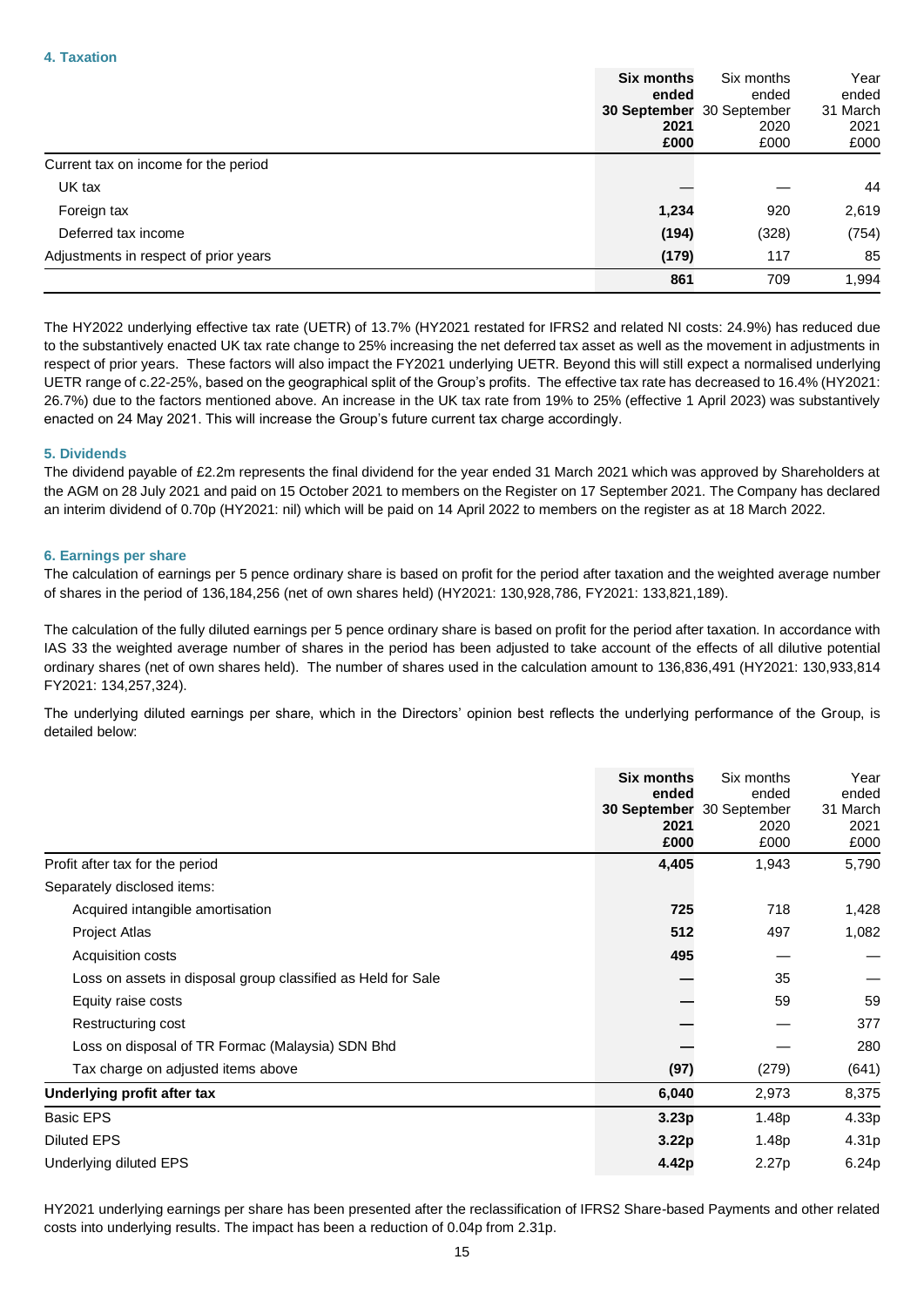|                                             | At           | At           | At       |
|---------------------------------------------|--------------|--------------|----------|
|                                             | 30 September | 30 September | 31 March |
|                                             | 2021         | 2020         | 2021     |
|                                             | £000         | £000         | £000     |
| Net cash and cash equivalents (see note 12) | 23,819       | 29,933       | 30,265   |
| Debt due within one year                    | (2,796)      | (2,873)      | (2,726)  |
| Debt due after one year                     | (39, 469)    | (37, 604)    | (27,030) |
| Gross debt                                  | (42, 265)    | (40, 477)    | (29,756) |
| Net (debt)/cash                             | (18, 446)    | (10, 544)    | 509      |
| Right-of-use lease liabilities              | 13,359       | 13,929       | 12,786   |
| Adjusted net (debt)/ cash                   | (5,087)      | 3,385        | 13,295   |

# **8. Reconciliation of net cash flow to movement in net debt**

|                                                           | <b>Six months</b> | Six months   | Year      |
|-----------------------------------------------------------|-------------------|--------------|-----------|
|                                                           | ended             | ended        | ended     |
|                                                           | 30 September      | 30 September | 31 March  |
|                                                           | 2021              | 2020         | 2021      |
|                                                           | £000              | £000         | £000      |
| Net change in cash and cash equivalents                   | (6, 874)          | 886          | 3,264     |
| Proceeds from new loan                                    | (11, 479)         |              |           |
| Repayment of borrowings                                   |                   | 18,627       | 26,656    |
| Net (increase)/decrease in right-of-use lease liabilities | (457)             | 1,180        | 2,089     |
| Net (proceeds)/repayment from borrowings                  | (11, 936)         | 19,807       | 28,745    |
| Movement in prepaid arrangement fees                      | (89)              |              | (240)     |
| Exchange rate differences                                 | (56)              | (967)        | (990)     |
| (Increase)/decrease in net debt                           | (18, 955)         | 19,726       | 30,779    |
| Opening net cash/(debt)                                   | 509               | (30, 270)    | (30, 270) |
| Closing net (debt)/cash                                   | (18, 446)         | (10, 544)    | 509       |

#### **9. Alternative Performance Measure**

The half-yearly financial report includes both IFRS measures and Alternative Performance Measures (APMs), the latter of which are considered by management to better allow the readers of the accounts to understand the underlying performance of the Group. A number of these APMs are used by management to measure the KPIs of the business (see the Business Review) and are therefore aligned to the Group's strategic aims. They are also used at Board level to monitor financial performance throughout the year.

The APMs used in the half-yearly financial report (including the basis of calculation, assumptions, use and relevance) are detailed in note 2 (underlying profit before tax, EBITDA and underlying EBITDA) and below.

### • **Underlying figures**

The Group believes that underlying measures provide additional guidance to statutory measures to help understand the underlying performance of the business during the financial period. The term 'underlying' is not defined under Adopted IFRS. It is a measure that is used by management to assess the underlying performance of the business internally and is not intended to be a substitute measure for Adopted IFRSs' GAAP measures.

It should be noted that the definitions of underlying items being used in these financial statements are those used by the Group and may not be comparable with the term 'underlying' as defined by other companies within the same sector or elsewhere.

Explanations for the items removed from the underlying figures are provided in note 2.

# • **Constant Exchange Rate (CER) figures**

These are used in the Business Review and give the readers a better understanding of the performance of the Group, regions and entities from a trading perspective. They have been calculated by translating the HY2022 income statement results (of subsidiaries whose presentational currency is not sterling) using HY2021 average exchange rates to provide a comparison which removes the foreign currency translational impact. The impact of translational gains and losses made on non-functional currency net assets held around the Group have not been removed.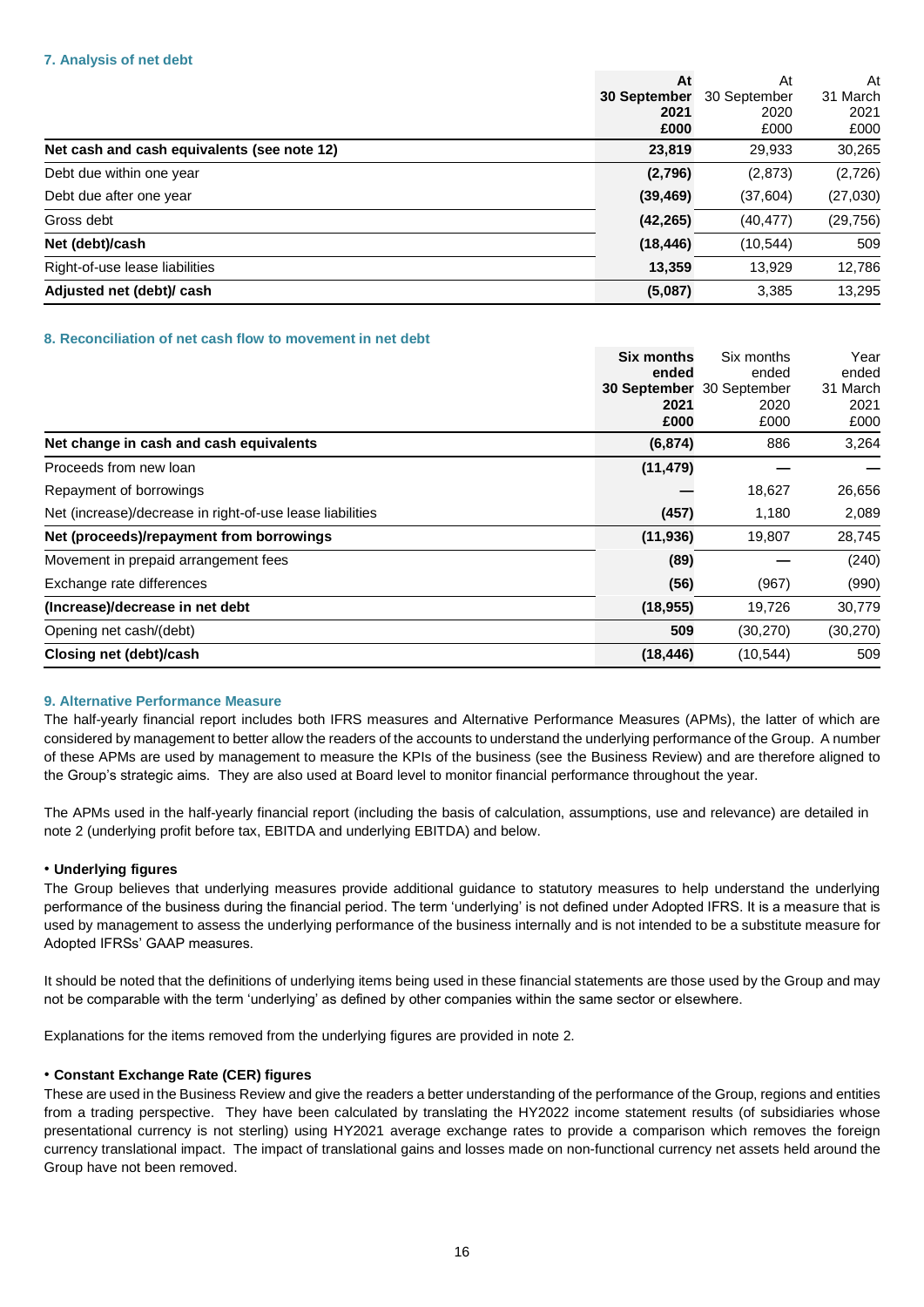# • **Underlying diluted EPS**

A key measure for the Group as it is one of the measures used to set the Directors' variable remuneration. The calculation is disclosed in note 6.

# • **Return on capital employed (ROCE)**

Return on capital employed is a key metric used by investors to understand how efficient the Group is with its capital employed. The calculation is a rolling 12 month underlying EBIT divided by average capital employed (net assets + gross debt) over this period, multiplied by 100%. Underlying EBIT has been reconciled to operating profit below.

|                                                              | <b>Six months</b> | Six months                | Year     |
|--------------------------------------------------------------|-------------------|---------------------------|----------|
|                                                              | ended             | ended                     | ended    |
|                                                              |                   | 30 September 30 September | 31 March |
|                                                              | 2021              | 2020                      | 2021     |
|                                                              | £000              | £000                      | £000     |
| Underlying EBIT/Underlying operating profit                  | 7,446             | 4,460                     | 11,982   |
| Separately disclosed items within administrative expenses:   |                   |                           |          |
| Acquired intangible amortisation                             | (725)             | (718)                     | (1, 428) |
| <b>Project Atlas</b>                                         | (512)             | (497)                     | (1,082)  |
| Acquisition costs                                            | (495)             |                           |          |
| Loss on assets in disposal group classified as Held for Sale |                   | (35)                      |          |
| Equity raise costs                                           |                   | (59)                      | (59)     |
| Restructuring cost                                           |                   |                           | (377)    |
| Loss on disposal of TR Formac (Malaysia) SDN Bhd             |                   |                           | (280)    |
| <b>Operating profit</b>                                      | 5,714             | 3,151                     | 8,756    |

# • **Underlying cash conversion as a percentage of underlying EBITDA**

This is another key metric used by investors to understand how effective the Group was at converting profit into cash. Since the underlying cash conversion is compared to underlying EBITDA, which has removed the impact of separately disclosed items (see note 2), the impact of these have also been removed from the underlying cash conversion. The adjustments made to arrive at underlying cash conversion from cash generated from operations are detailed below. To reconcile operating profit to underlying EBITDA, see note 2.

|                                          | <b>Six months</b> | Six months   | Year     |
|------------------------------------------|-------------------|--------------|----------|
|                                          | ended             | ended        | ended    |
|                                          | 30 September      | 30 September | 31 March |
|                                          | 2021              | 2020         | 2021     |
|                                          | £000              | £000         | £000     |
| Underlying cash conversion               | (5, 245)          | 10,196       | 26,021   |
| Expensed Project Atlas costs paid        | (488)             | (528)        | (1,082)  |
| Acquisition costs paid                   | (350)             |              |          |
| Restructuring costs                      | (19)              |              | (358)    |
| Cash (used in)/generated from operations | (6, 102)          | 9,668        | 24,581   |

# • **Underlying effective tax rate**

This is used in the underlying diluted EPS calculation. It removes the tax impact of separately disclosed items in the year to arrive at a tax rate based on the underlying profit before tax.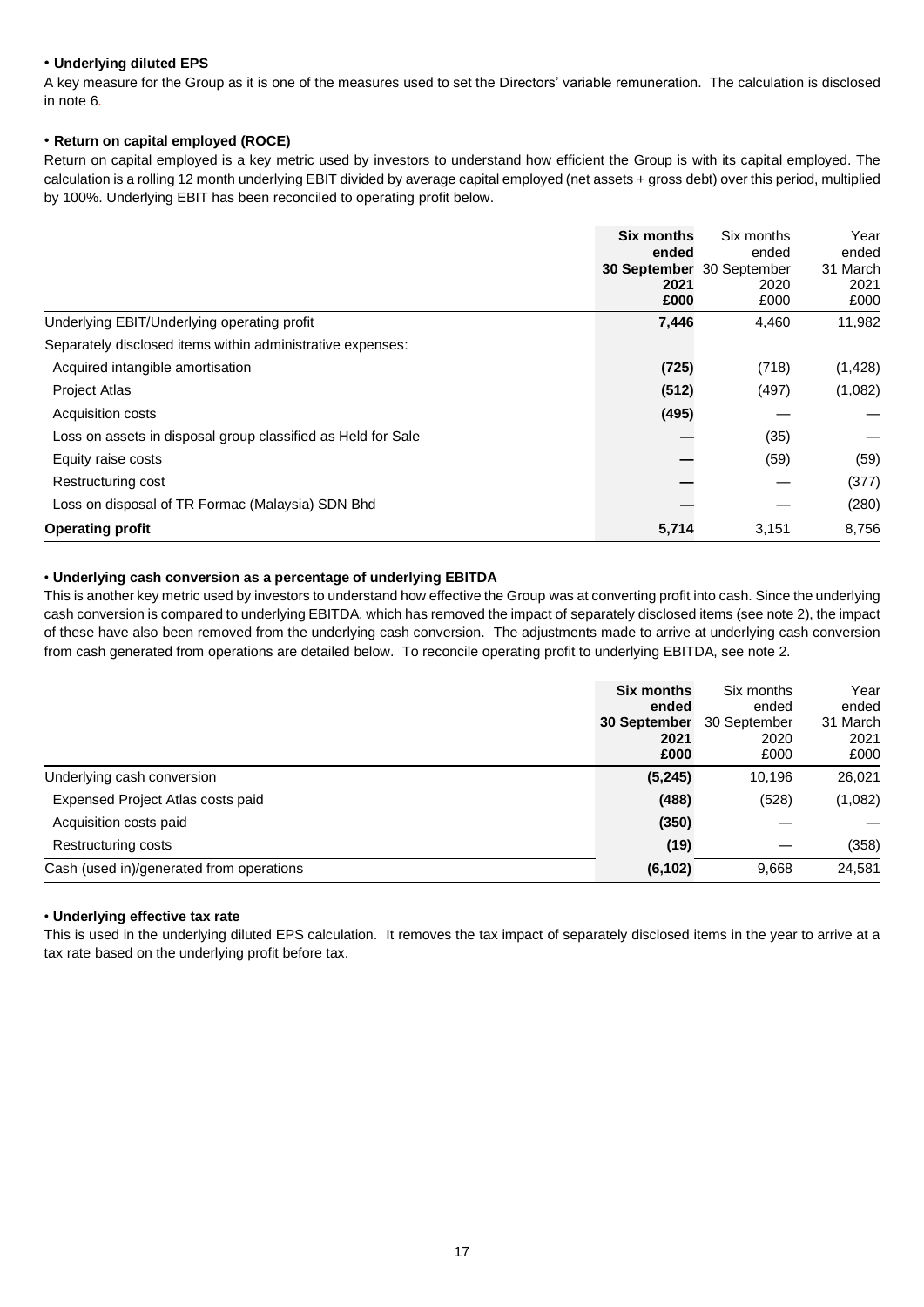# • **Adjusted net cash/(debt) and adjusted net cash/(debt) to Underlying EBITDA ratio**

This removes the impact of IFRS16 from both net cash/(debt) and Underlying EBITDA to better reflect the banking facility covenant calculations. Other minor adjustments are made to meet the calculations specified in the facility agreement. Underlying EBITDA is reconciled to operating profit in note 2.

|                                                          | Six months          | Six months   | Year     |
|----------------------------------------------------------|---------------------|--------------|----------|
|                                                          | ended               | ended        | ended    |
|                                                          | <b>30 September</b> | 30 September | 31 March |
|                                                          | 2021                | 2020         | 2021     |
|                                                          | £000                | £000         | £000     |
| Net (debt)/cash                                          | (18, 446)           | (10, 544)    | 509      |
| Right-of-use                                             | 13,359              | 13,929       | 12,786   |
| Adjusted net (debt)/cash (see note 7)                    | (5,087)             | 3,385        | 13,295   |
| <b>Underlying EBITDA</b>                                 | 10,104              | 7,277        | 17,596   |
| IFRS2 share-based payment charge and other related costs | (398)               | 93           | 1,225    |
| Operating lease rentals                                  | (1,666)             | (1,733)      | (3,583)  |
| <b>Adjusted EBITDA</b>                                   | 8,040               | 5,637        | 15,238   |

# **10. Own shares held**

The own shares held reserve comprises the cost of the Company's shares held by the Group. At 30 September 2021, the Group held 1,269,059 of the Company's shares (HY2021: 830,610; FY2021: 329,087).

# **11. Disaggregation of revenue**

In line with IFRS15 *Revenue from Contracts with Customers* we have included the disaggregation of external revenue by sector, breaking this down by our geographical operating segments. In FY2021 we changed our sector categories and HY2021 has been re-presented for this.

| September 2021                        | <b>UK</b> | <b>Europe</b> | <b>USA</b> | Asia | Total        |
|---------------------------------------|-----------|---------------|------------|------|--------------|
| Light vehicle                         | 5%        | 12%           | 4%         | 4%   | 25%          |
| Health & home                         | 3%        | 13%           |            | 6%   | 22%          |
| <b>Distributors</b>                   | 13%       |               |            | 6%   | 19%          |
| Energy, tech & infrastructure         | 7%        | 5%            | 1%         | 4%   | 17%          |
| General industrial                    | 6%        | 6%            |            | 1%   | 13%          |
| Heavy vehicle                         | 2%        | 2%            |            |      | 4%           |
| Revenue from external customers (AER) | 36%       | 38%           | 5%         | 21%  | 100%         |
|                                       |           |               |            |      |              |
| September 2020                        | UK.       | <b>Europe</b> | <b>USA</b> | Asia | <b>Total</b> |
| Light vehicle                         | 5%        | 11%           | 3%         | 5%   | 24%          |
| Health & home                         | 3%        | 14%           |            | 9%   | 26%          |
| <b>Distributors</b>                   | 11%       |               |            | 5%   | 16%          |
| Energy, tech & infrastructure         | 7%        | 6%            | 2%         | 3%   | 18%          |
| General industrial                    | 5%        | 5%            |            | 2%   | 12%          |
| Heavy vehicle                         | 2%        | 2%            |            |      | 4%           |
| Revenue from external customers (AER) | 33%       | 38%           | 5%         | 24%  | 100%         |

### **12. Cash and cash equivalents**

|                                                                   | At                  | At           | At       |
|-------------------------------------------------------------------|---------------------|--------------|----------|
|                                                                   | <b>30 September</b> | 30 September | 31 March |
|                                                                   | 2021                | 2020         | 2021     |
|                                                                   | £000                | £000         | £000     |
| Cash and cash equivalents per the statement of financial position | 23,819              | 29,822       | 30.265   |
| Cash included within Assets Held for Sale                         |                     | 111          |          |
| Total cash and cash equivalents                                   | 23,819              | 29.933       | 30,265   |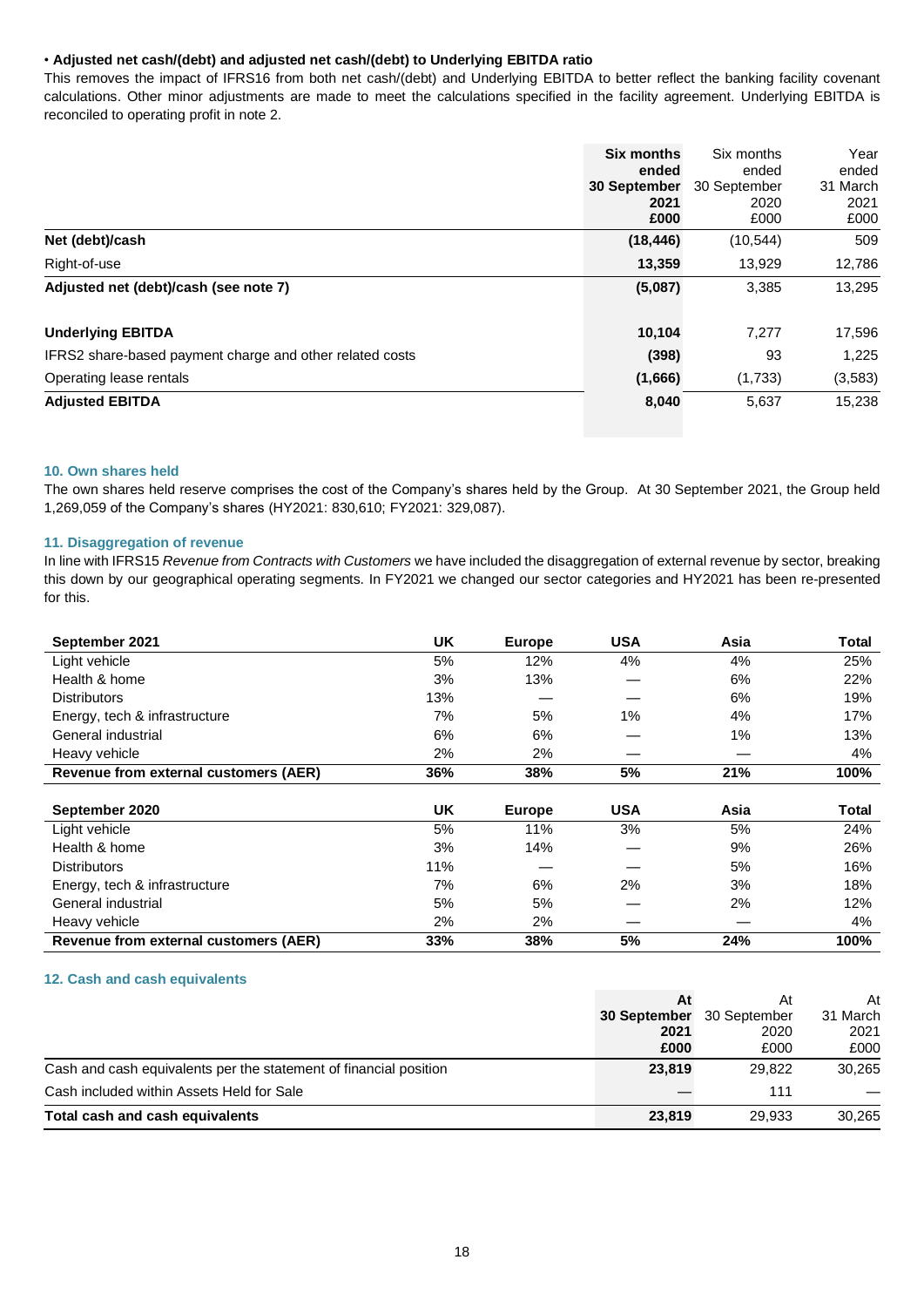### **13. Acquisition of Falcon Fasteners Solutions Inc ("Falcon")**

On 31 August 2021, Trifast acquired 100% of the voting equity interests of Falcon for a consideration of \$8.3m (£6.0m) on a cash free/debt free basis, subject to adjustment for net cash and working capital in the business at completion. The consideration was paid on completion and was met from the Company's existing bank facilities.

Falcon was originally founded in 1979 as a family-owned distributor of industrial fastenings and Category 'C' components and now operates from two locations in North Carolina and Kentucky. Over 90% of production components supplied by Falcon are customer specials. The business specialises in designing customised supply chain solutions that support lean principles in manufacturing to reduce cost and improve efficiency for its clients. Falcon serves a diverse range of sectors with minimal crossover with TR's existing North American customer base. Trifast intends to retain all staff at both Falcon and its existing US operation with the acquired business being re-branded as TR Falcon.

Trifast will be investing into Falcon to further develop the opportunities in the North American market and expect the acquisition of Falcon to be earnings enhancing in the first full year of ownership.

In the year ended 31 December 2020, Falcon reported revenue of \$11.5m (£8.9m) and profit before tax of \$1.3m (£1.0m). Gross assets at the same date were US\$5.3m (£3.9m). These figures were not audited.

The fair value of trade and other receivables is £0.7m. The gross contractual flows to be collected are £0.7m. The best estimate at acquisition date of the contractual flows not to be collected is £nil.

As the acquisition completed so close to the 30 September 2021, the values disclosed below are all considered provisional. A full fair value assessment is being performed as part of the completion accounts process. Updated consolidated values (if required) will be disclosed in the Group consolidated financial statements for 31 March 2022.

|                                         | <b>Provisional</b> |
|-----------------------------------------|--------------------|
|                                         | values on          |
|                                         | acquisition        |
| <b>Effect of Acquisition</b>            | £000               |
| Property, plant and equipment           | 121                |
| Right-of-use assets                     | 890                |
| Intangible assets                       | 2,908              |
| Deferred tax asset                      | 20                 |
| Inventory                               | 1,548              |
| Trade and other receivables             | 712                |
| Cash and cash equivalents               | 313                |
| Trade and other payables                | (659)              |
| Provisions                              | (23)               |
| Right-of-use liabilities                | (867)              |
| Net identifiable assets and liabilities | 4,963              |
| Total consideration*                    | 6,163              |
| Goodwill on acquisition                 | 1,200              |

\*Made up of £6.0m consideration and £0.2m net working capital/cash adjustment

Intangible assets that arose on the acquisition include the following:

- £2.1m of customer related intangibles, with an amortisation period deemed to be 12 years
- £0.5m of marketing related intangibles, with an amortisation period deemed to be 5 years
- £0.3m of contract-based intangibles, with an amortisation period deemed to be 4 years

Goodwill is the excess of the purchase price over the fair value of the net assets acquired and is deductible for tax purposes. It mostly represents potential future customer relationships and contracts and Falcon's assembled workforce.

#### **Effect of acquisition**

The Group has incurred £0.5m of costs in relation to the acquisition of Falcon in the period. These costs have been included as separately disclosed items in administrative expenses in the Group's consolidated statement of comprehensive income.

### **14. Related parties**

During the period, a relative of the Chair became employed by TR Fastenings Ltd following an external recruitment process. The relative is paid on an arm's length basis, with aggregate payroll costs totalling £10k (HY2021: £nil).

#### **15. IFRS2 Share-based Payments**

During the period, a gain of £0.4m (HY2021: charge of £0.1m) was recognised in relation to IFRS2 Share-based payments due to the reversal of the cumulative charge relating to the 2019 Board and Senior Manager LTIP shares as the non-market performance conditions are unlikely to be met.